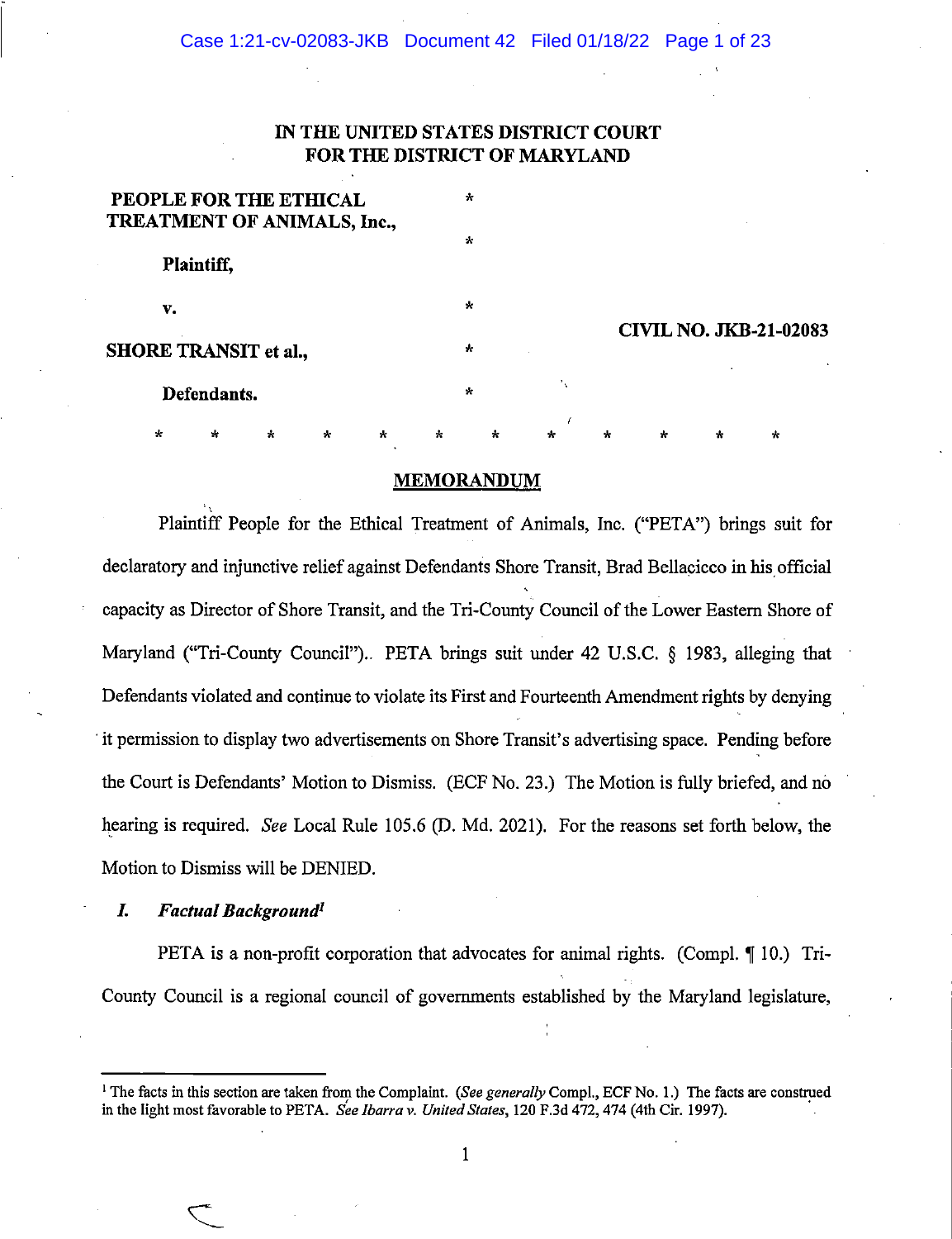## Case 1:21-cv-02083-JKB Document 42 Filed 01/18/22 Page 2 of 23

Shore Transit is a public transit agency and a division of the Tri-County Council, and Bellacicco is the Director of Shore Transit. *(Id.*  $\P\P$  11-13.) Shore Transit operates the public bus system for Somerset, Wicomico, and Worcester Counties and allows advertising on the exterior and interior of its buses, in bus shelters, and on trash receptacles. *(Id.*  $\mathbb{T}$  16, 18.) Shore Transit contracts with Vector Media ("Vector"), an advertising agency, to manage its advertising. (Id.  $\llbracket 20.$ )

On May 12, 2020, PETA submitted two proposed advertisements to Shore Transit through Vector. *(Id.*  $\llbracket 31.$ ) Both included the text "No one needs to kill to eat. Close the slaughterhouses: Save the workers, their families, and the animals." *(Id.)* One has the word "kill" superimposed on a bloody cleaver; the other includes an image of a child holding a chicken.  $(Id.)$  Mark Sheely (Vector's Regional Manager) forwarded the proposed advertisements to Bellacicco, asking if Vector had permission to sell PETA exterior bus advertisement space to display them. *(Id.* 132.) On May 15, 2020, Sheely forwarded PETA Bellacicco's response: "After considerable consideration, we will decline the PETA ads. We find them too offensive for our market and political in nature." *(Id.* 133.)

On March 24, 2021, PETA filed a Maryland Public Information Act ("MPIA") request with the Tri-County Council seeking, *inter alia,* "all documents relating to Shore Transit's standards for accepting or rejecting advertisements, including any advertising policy Shore Transit may administer" and "all documents concerning Shore Transit's reasons for approving, not approving, or requesting modifications to advertisements submitted for Shore Transit's system, including any communications with entities that submitted advertisements for approval." (Id.  $\P$  21 (alterations omitted).)

In response, the Tri-County Council provided "Shore Transit's contract with Vector Media; meeting and agenda minutes; email correspondence concerning Shore Transit's rejection of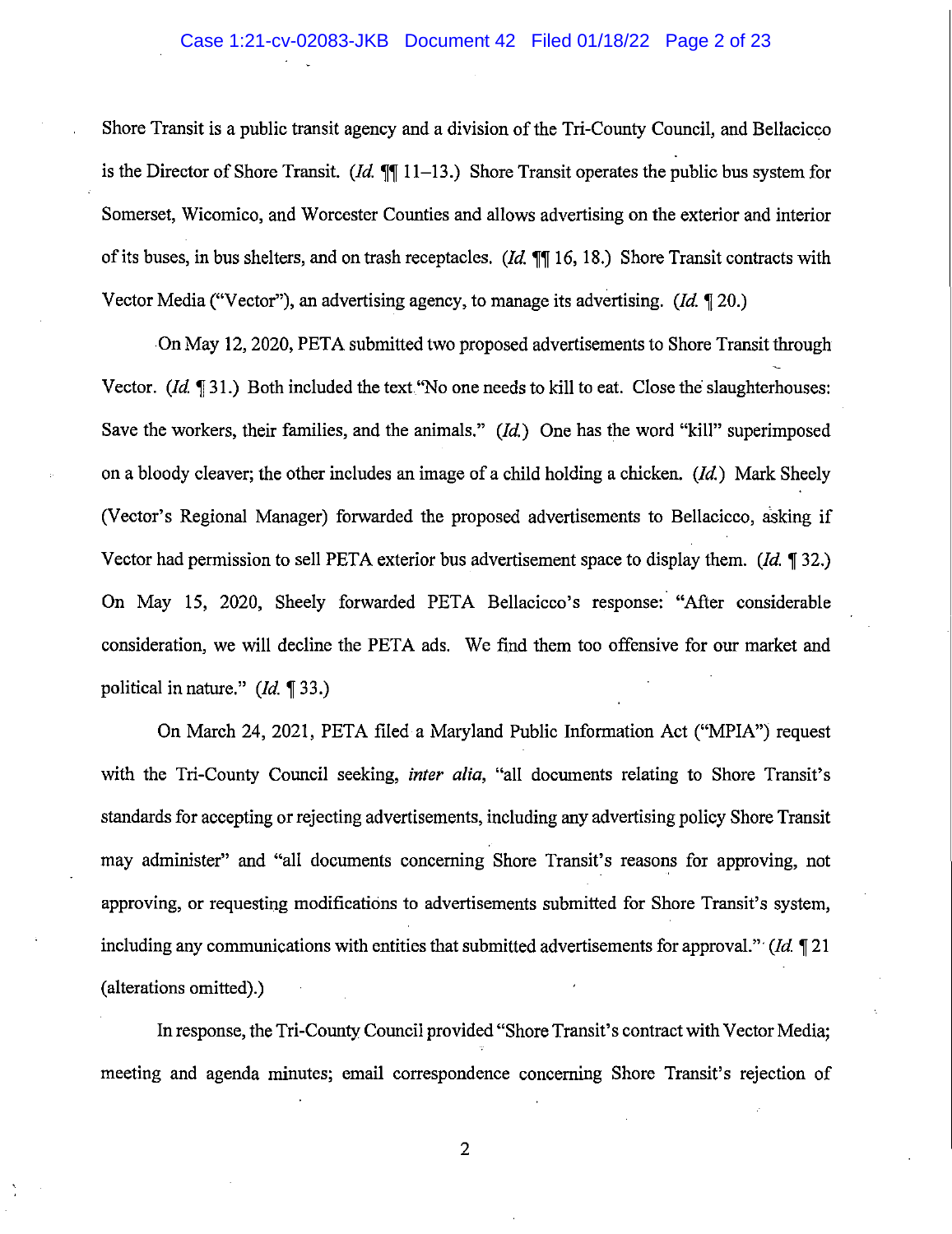### Case 1:21-cv-02083-JKB Document 42 Filed 01/18/22 Page 3 of 23

proposed advertisements promoting cannabis and cannabidiol (CBD) products; and the Maryland Locally Operated Transit Systems (LOTS) manual." *(Id.* 122.) Minutes from a July 29, 2015 meeting of the Tri-County Council's Executive Board indicate that Shore Transit's advertising agency "asked if political advertisements are to be accepted." *(Id.* 123.) The Executive Board determined to bring the question before the Tri-County Council at a September 23, 2015 meeting, wherein the Council discussed the issue and voted "to not accept political ads." *(Id)* In addition, Shore Transit's contract with Vector directs Vector to "follow minimum standards in the approval of submitted advertising that will be displayed in the buses" and further specifies that "[p ]olitical advertisements will not be accepted." *(Id.*  $\mathbb{I}$  24.) Under the contract, Shore Transit "reserves the right to reject any advertising that it determines to be controversial, offensive, objectionable or in poor taste" and "reserves the right to remove any offensive advertising at any time." *(Id.* 125.) These terms are not further defined in the contract or in other documentation. *(Id.*  $\sqrt{27}$ .)

On March 31, 2021, presumably in response to PETA's MPIA request, Bellacicco forwarded the May 2020 email chain relating to the two PETA advertisements to several Tri-County Council members, explaining that "considering the COVID situation unfolding in the area poultry plants, it was decided not to accept these ads." *(Id.*  $\parallel$  36.) He further noted that Shore Transit had previously rejected advertisements from a "marijuana dispensary on the grounds [that Shore Transit] drug test[s] [its] drivers per Federal law and should not promote the produce [sic] on our buses .... Our contract with Vector does allow us to review and reject ads." *(Id.)* 

On July 22, 2021, PETA renewed its request to run the proposed advertisements with Shore Transit but has not received a response from Vector. *(Id.* 137.)

In addition to the minutes and contract between Shore Transit and Vector and the emails relating to the rejection of the proposed advertisements discussed above, the Tri-County Council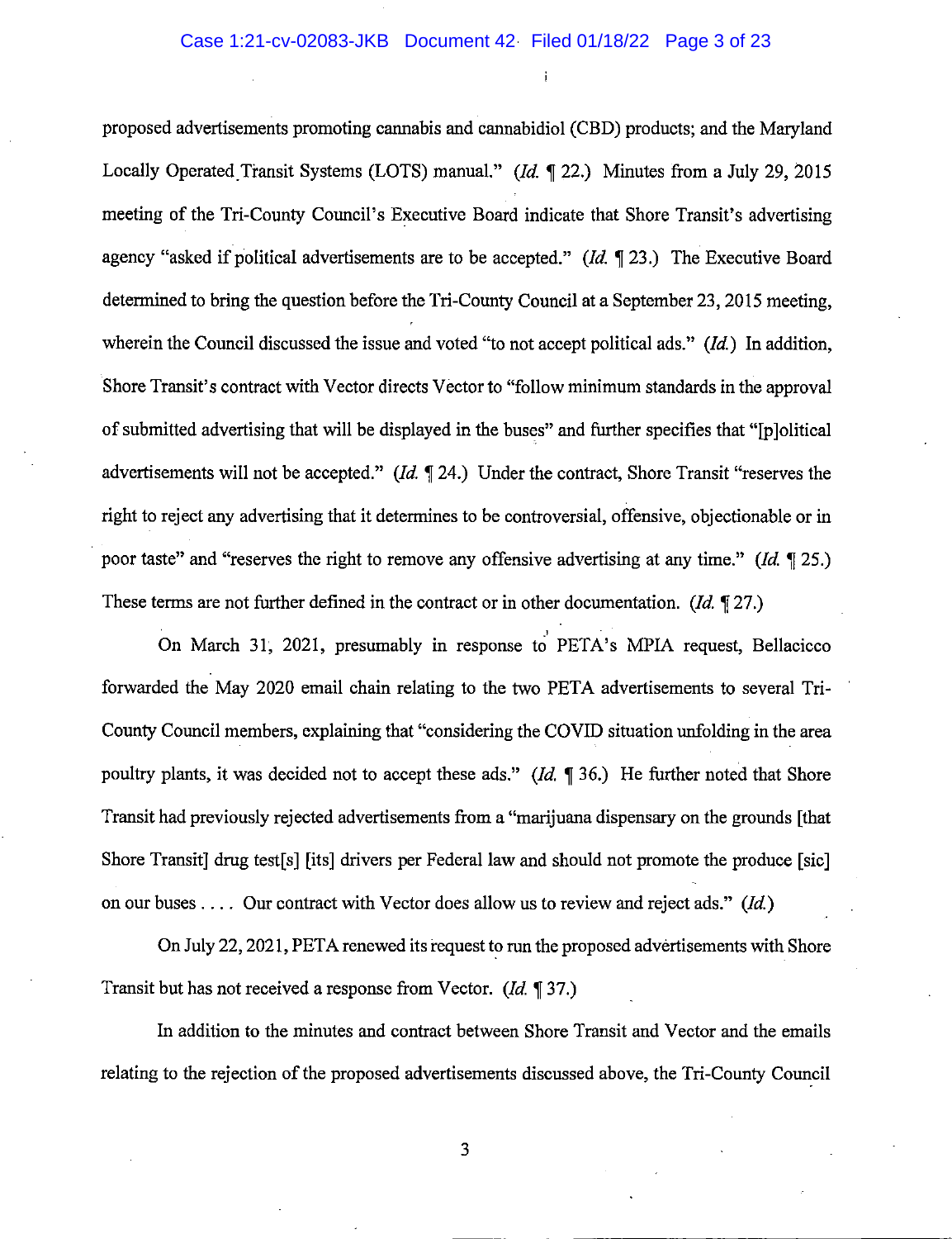#### Case 1:21-cv-02083-JKB Document 42 Filed 01/18/22 Page 4 of 23 *c'*

provided emails relating to the rejection of advertisements for cannabis and cannabidiol products.  $(id$ .  $\P\P$  28-29.) On February 28, 2018, Vector emailed Bellacicco asking whether Shore Transit would accept advertisements relating to medical cannabis. ( $Id$ ,  $\P$  28.) Bellacicco responded that "I have referred your question to [the Maryland Transit Administration] and the [Tri-County Council] Board. I doubt we will take their money because we are still firing people for smoking cannabis. Would be hypocritical to advertise it when we drug test." *(Id* (alterations in original).) On March 10, 2020, Sheely emailed Bellacicco to ask if Shore Transit would accept advertisements for medical cannabis and cannabidiol products. ( $Id. \P$  29.) Bellacicco responded: "Sorry but no. We have Federal Transportation funding and comply with FTA Drug and Alcohol testing program. Would be hypocritical to advertise for marijuana and fire people for using it." *(Id)* When asked whether Shore Transit would accept advertisements for cannabidiol products I only, Bellacicco responded: "No we need to be careful with the perception of supporting a position opposed to [the Federal Transit Administration] and risk our funding."  $(Id.)$ 

PETA brings two causes of action under 42 U.S.C. § 1983. Count I alleges violations of the First and Fourteenth Amendments. (*Id.*  $\P\P$  39-47.) PETA argues that Shore Transit's policy prohibiting advertisements that it deems to be political, controversial, offensive, objectionable, or in poor taste violates the First Amendment on its face and as applied to PETA's advertisements, regardless of whether the advertising space is a designated public forum or nonpublic forum. (Id. <sup>~</sup>41.) PETA so argues because Shore Transit's prohibitions: (1) "constitute an impermissible content-based restriction on speech in a designated public forum"; (2) "are incapable of reasoned application"; (3) "afford unfettered discretion to enforcement officials"; (4) "discriminate on the basis of viewpoint"; and (5) "are substantially overbroad." (Id. [[1] 43-47.) Count II alleges violations of the Fourteenth Amendment, arguing that Shore Transit's prohibitions "are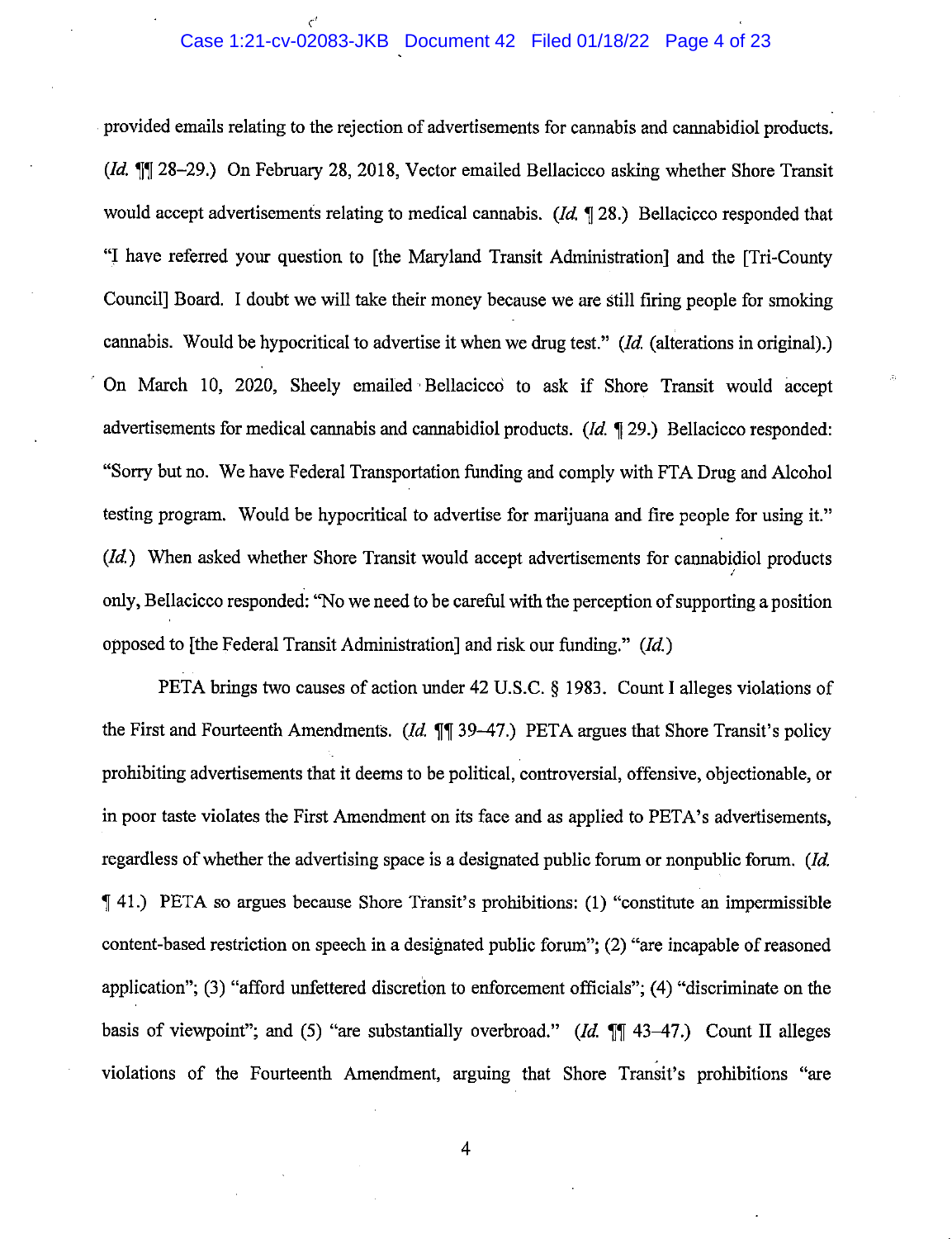impermissibly vague because they do not provide adequate notice about what speech is prohibited and invite arbitrary or selective enforcement."  $(Id. \P \P 48-49.)$ 

### **IL** *Legal Standard*

When considering a motion to dismiss pursuant to Federal Rule of Civil Procedure 12(b )( 6), the Court must "accept as true all well-pleaded allegations and view the complaint in the light most favorable to the plaintiff." *Venkatraman v. REI Sys., Inc.*, 417 F.3d 418, 420 (4th Cir. 2005). To survive a motion to dismiss, "a complaint must contain sufficient factual matter, accepted as true, to 'state a claim to relief that is plausible on its face."' *Ashcroft v. Iqbal,* 556 U.S. 662, 678 (2009) (quoting *Bell At!. Corp. v. Twombly,* 550 U.S. 544, 570 (2007)). "A claim has facial plausibility when the plaintiff pleads factual content that allows the court to draw the reasonable inference that the defendant is liable for the misconduct alleged." *Iqbal,* 446 U.S. at 662. A "pleading that offers 'labels and conclusions' or 'a formulaic recitation of the elements of a cause of action will not do.' Nor does a complaint suffice if it tenders 'naked assertion[s]' devoid of 'further factual enhancement."' !d. at 678 (alteration in original) (quoting *Twombly,* 550 U.S. at 555, 557).

#### **IlL ·** *Analysis*

PETA alleges that Defendants have violated its First and Fourteenth Amendment rights in rejecting its proposed advertisements and in prohibiting advertisements that Defendants deem to be "political" or "controversial, offensive, objectionable, or in poor taste." PETA sufficiently alleges that Defendants have violated its First Amendment rights because the prohibitions fail to provide workable standards and are viewpoint discriminatory. Further, for similar reasons, PETA has sufficiently. alleged that Defendants' prohibitions are unconstitutionally vague. As such, PETA's claims will survive dismissal.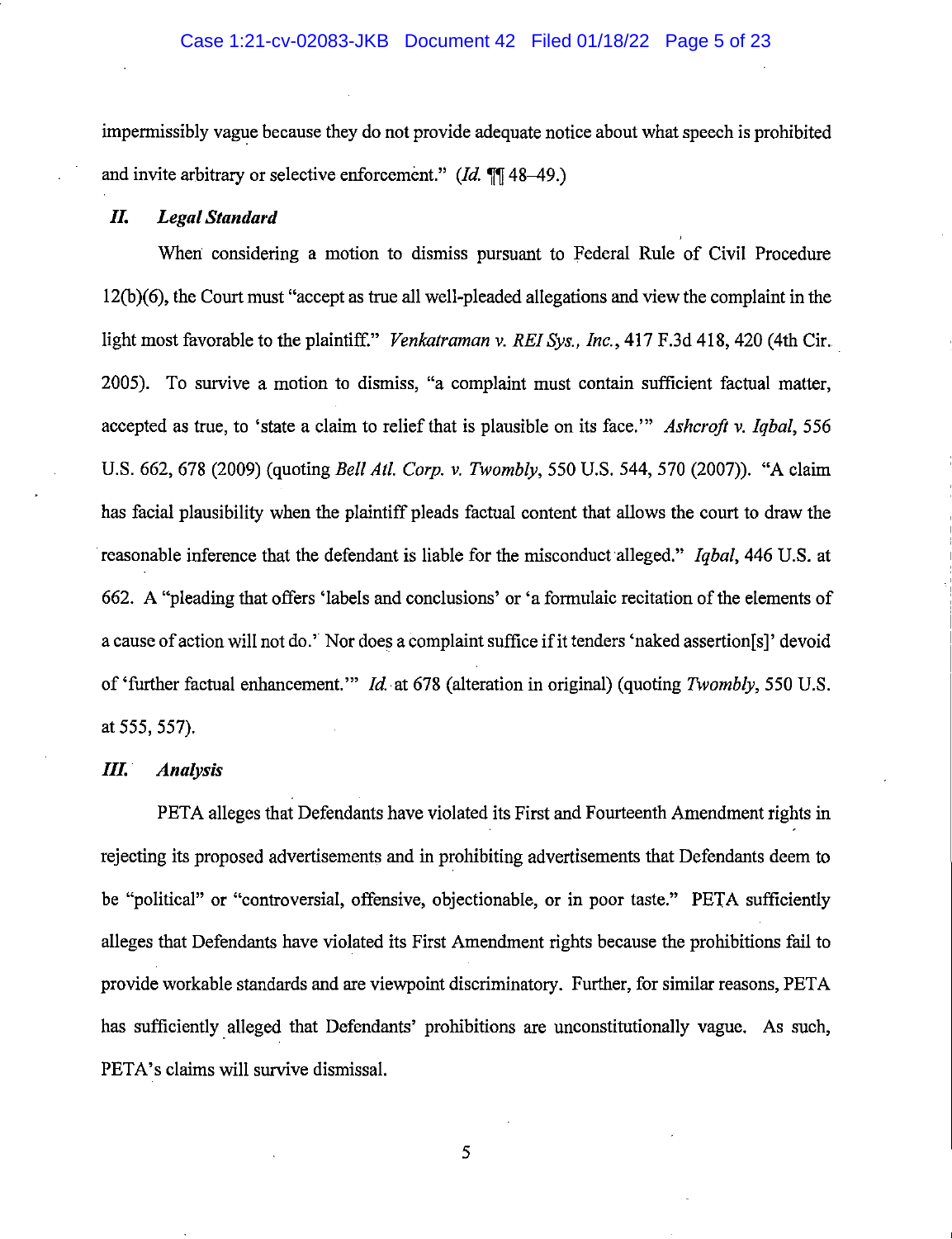#### *A. First Amendment2*

"The first inquiry a court must undertake when a First Amendment claim is asserted is whether the plaintiff has engaged in 'protected speech."' *Goulart v. Meadows,* 345 F.3d 239,246 (4th Cir. 2003) (quoting *Cornelius v. NAACP Legal Def* & *Educ. Fund, Inc.,* 473 U.S. 788, 797 (1985)). Here, the parties to do not dispute that PETA's proposed advertisements 'constitute "protected speech" and the Court fmds that PETA was engaged in protected speech. *See NAACP v. Claiborne Hardware Co.,* 458 U.S. 886, 913 (1982) (citation and quotations omitted) ("This Court has recognized that expression on public issues has always rested on the highest rung of the hierarchy of First Amendment values.").

Next, the Court "must identifY the nature of the forum, because the extent to which the Government may limit access depends on whether the forum is public or nonpublic." *Cornelius,*  473 U.S. at 797. And "[f]inally, we must assess whether the justifications for exclusion from the relevant forum satisfy the requisite standard." *Id.* As described more fully below, Shore Transit's advertising space is likely a nonpublic forum and, as alleged, Defendants' advertising prohibitions are not reasonable or viewpoint neutral, as is required for a nonpublic forum. Thus, the Court will not dismiss PETA's First Amendment claims against Defendants.<sup>3</sup>

<sup>&</sup>lt;sup>2</sup> PETA challenges Defendants' prohibitions both facially and as applied to its proposed advertisements. The Supreme Court has explained that "the distinction betweeu facial and as-applied challenges is not so well defmed that it has . some automatic effect or that it must always control the pleadings and disposition in every case involving a constitutional challenge." *Citizens Unitedv. FEC,* 558 U.S. 310,331 (2010). Aud, while "[t]he distinction is both instructive and necessary, for it goes to the breadth of the remedy employed by the Court," it does not go to "what must be pleaded in a complaint." *Id* 

<sup>&</sup>lt;sup>3</sup> PETA also alleges that Defendants' prohibitions are overbroad, in violation of the First Amendment. In general, such claims are considered to be "strong medicine ... which courts use sparingly and only as a last resort. Thus, a law should not be invalidated for overbreadth unless it reaches a substantial number of impermissible applications." *Giovani Carando/a, Ltd v. Bason,* 303 F.3d 507, 512 (4th Cir. 2002) (quotations omitted) (citing *Broadrick v. Oklahoma,* 413 U.S. 601, 613 (1973) and *New York v. Ferber,* 458 U.S. 747, 771 (1982)). Therefore, PETA must show that the policy's overbreadth is not only "real, but substantial as well, judged in relation to [its] plainly legitimate sweep." *Broadrick*, 413 U.S. at 615. Because the Court finds that PETA has plausibly alleged that Defendants' prohibitions are unconstitutional for other reasons and therefore does not dismiss PET A's First Amendment claim,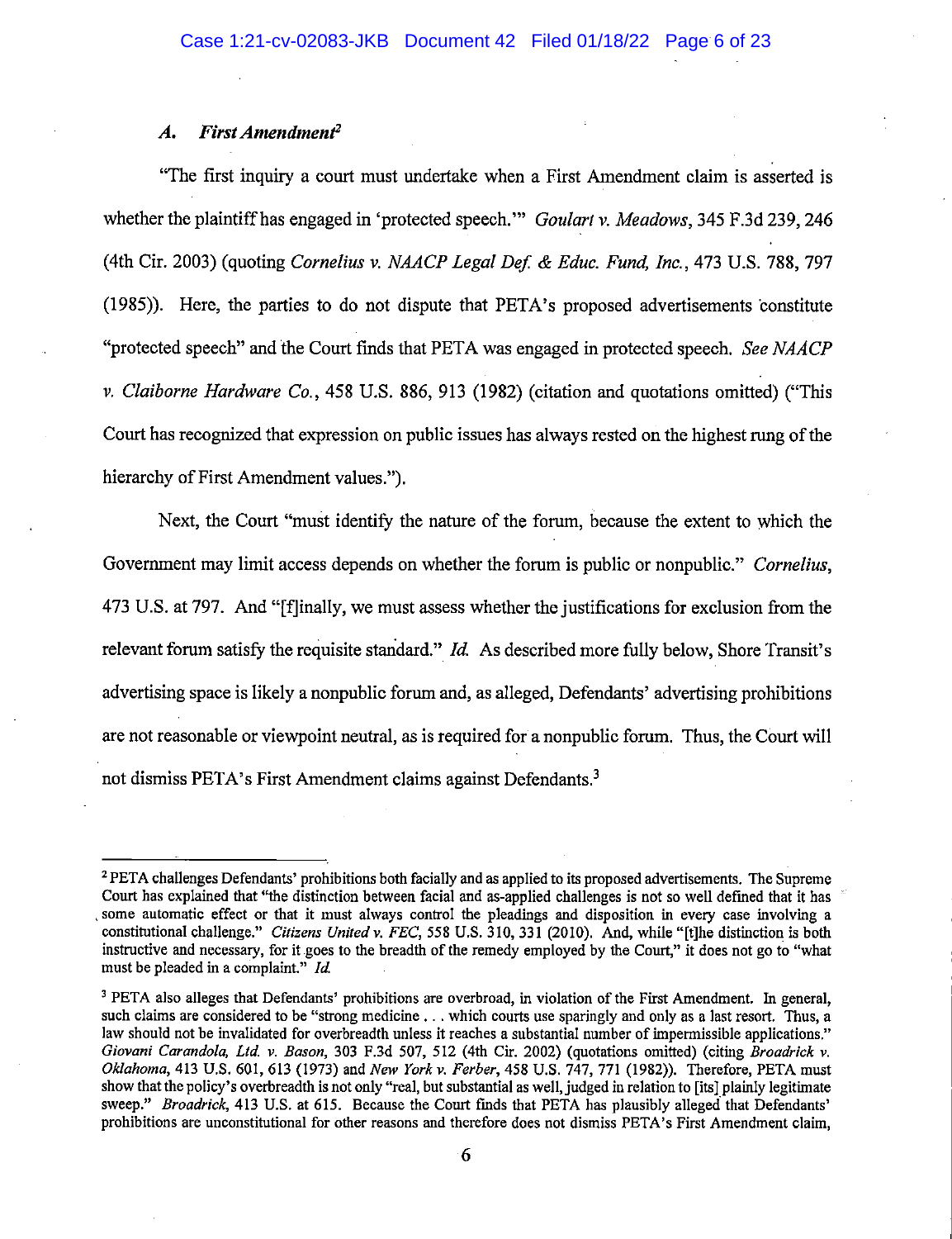#### **1.** *Forum*

Because PETA's claims survive dismissal under the more lenient standard applicable to a nonpublic forum, the Court does not find it necessary at this stage to conclusively determine whether Shore Transit's advertising space is a public or nonpublic forum. However, as alleged, the facts suggest that the advertising space is best characterized as a nonpublic forum.

There exist three types of forums: the traditional public forum, the designated public forum, and the nonpublic forum.<sup>4</sup> Traditional public forums are those places which "by long tradition or by government fiat have been devoted to assembly and debate," such as public streets and parks. *See Cornelius,* 473 U.S. at 802 (citations and quotations omitted). A designated public forum is "created by government designation ... for use by the public at large for assembly and speech, for use by certain speakers, or for the discussion of certain subjects." *!d.* The nonpublic forum is a forum "which is not by tradition or designation a forum for public communication." *Perry Educ. Ass 'n v. Perry Lac. Educators' Ass 'n,* 460 U.S. 37, 46 (1983). These distinctions have a practical effect. With respect to a traditional or designated public forum, "[r]easonable time, place and manner regulations are permissible, and a content-based prohibition must be narrowly drawn to

the Court does not fmd it necessary to reach the overbreadth argument at this stage. However, the Court will not foreclose PETA's ability to challenge the policy's overbreadth if necessary at a later stage.

<sup>4</sup> For purposes of this Memorandum, the Court will refer to traditional public, designated public, and nonpublic forums. The Fourth Circuit has used the terms "designated public form" and "limited public forum" interchangeably. *See Goulart,* 345 F.3d at 250 (explaining that, in a prior case, it "treated the terms 'designated public forum' and 'limited public forum' as two names for the same forum"); *Davison v. Randall,* 912 F.3d 666, 681 (4th Cir. 2019) (citation, quotations, and alterations omitted) ("'Limited' or 'designated' forums are forums that are not traditionally public, but that the government has purposefully opened to the public, or some segment of the public, for expressive activity."). However, in *Child Evangelism Fellowship of Md, Inc.v. Montgomery Cnty. Pub. Schools,* 457 F.3d 376, 382 (4th Cir. 2006), the Fourth Circuit distinguished between designated and limited public forums. Other courts use the terms "nonpublic forum" and "limited public forum" interchangeably. *See, e.g., Seattle Midwest Awareness Campaign* v. *King Cnty.,* 781 F.3d 489,496 n.2 (9th Cir. 2015) ("The label doesn't matter, because the same level of First Amendment scrutiny applies to all forums that aren't traditional or designated public forums."). Because the Court finds that Shore Transit's advertising space is likely a nonpublic forum and therefore assesses Defendants' advertising prohibitions under the most lenient standard--whether the policy is reasonable and viewpoint neutralthe potential distinctions between designated and limited public forums are inapplicable at this stage.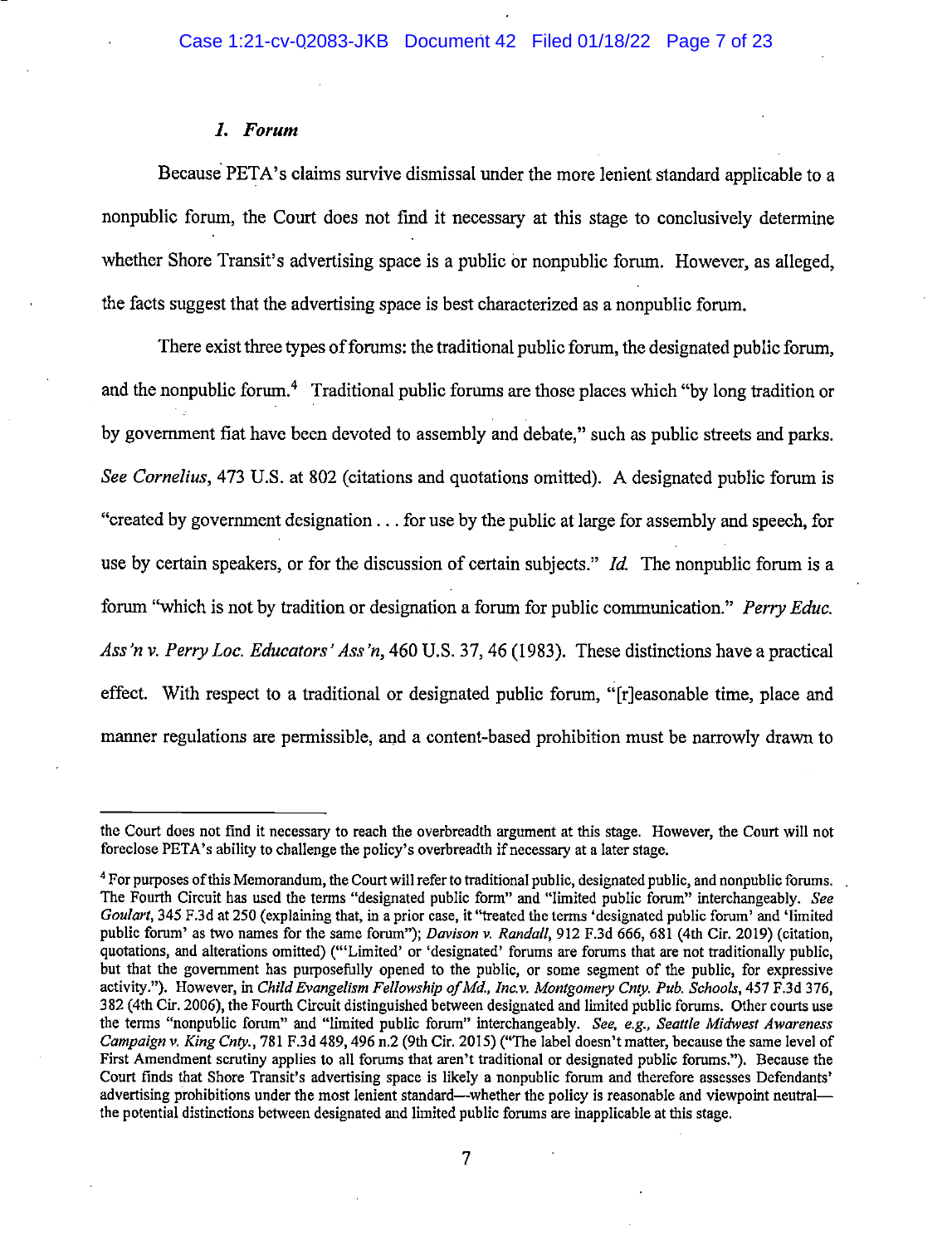### Case 1:21-cv-02083-JKB Document 42 Filed 01/18/22 Page 8 of 23

effectuate a compelling state interest." */d.* at 46; *see also Pleasant Grove City, Utah v. Summum,*  555 U.S. 460, 469–70 (2009) ("Government restrictions on speech in a 'designated public forum' are subject to the same strict scrutiny as restrictions in a traditional public forum."). The nonpublic forum, on the other hand, is "governed by different standards." *Perry Educ. Ass 'n,* 460 U.S. at 46. A government may limit access to a nonpublic forum "so long as the distinctions drawn are reasonable in light of the purpose served by the forum and are viewpoint neutral." *Cornelius,* 473 U.S. at 806.

To determine the type of forum at issue, the Court must "look[] to the policy and practice of the government to ascertain whether it intended to designate a place not traditionally open to assembly and debate as a public forum .... The Court has also examined the nature of the property and its compatibility with expressive activity to discern the government's intent." *!d.* at 802 (citing *Perry Educ. Ass'n,* 460 U.S. at 47). "To maintain a nonpublic forum, the government must employ 'selective access' policies, whereby forum participation is governed by 'individual, non-. . ministerial judgments.'" *Child Evangelism Fellowship ofMd., Inc.,* 457 F.3d at 381 (quoting *Ark. Educ. Television Comm'n v. Forbes,* 523 U.S. 666,680 (1998)).

In the context of public transit advertising specifically, courts have generally found that, where transit authorities have not opened their advertising spaces to a wide array of political speech, the advertising space constitutes a nonpublic forum. For instance, in *Lehman v. City of Shaker Heights,* 418 U.S. 298, 304 (1974), a plurality of the Supreme Court concluded that a public transit authority that categorically prohibited advertising involving political speech did not create a "First Amendment forum."<sup>5</sup>*See also Child. of the Rosary v. City of Phoenix,* 154 F.3d 972, 978

<sup>&#</sup>x27;The Court in *Lehman* did not categorize the advertising space as a "nonpublic forum." This is because *Lehman* was decided prior to the Supreme Court's articulation of the "tripartite framework for determining how First Amendment interests are to be analyzed with respect to Government property." *United States v. Kokinda,* 497 U.S. 720, 726 (1990). However, many courts have since explained that the advertising space at issue in *Lehman* was a nonpublic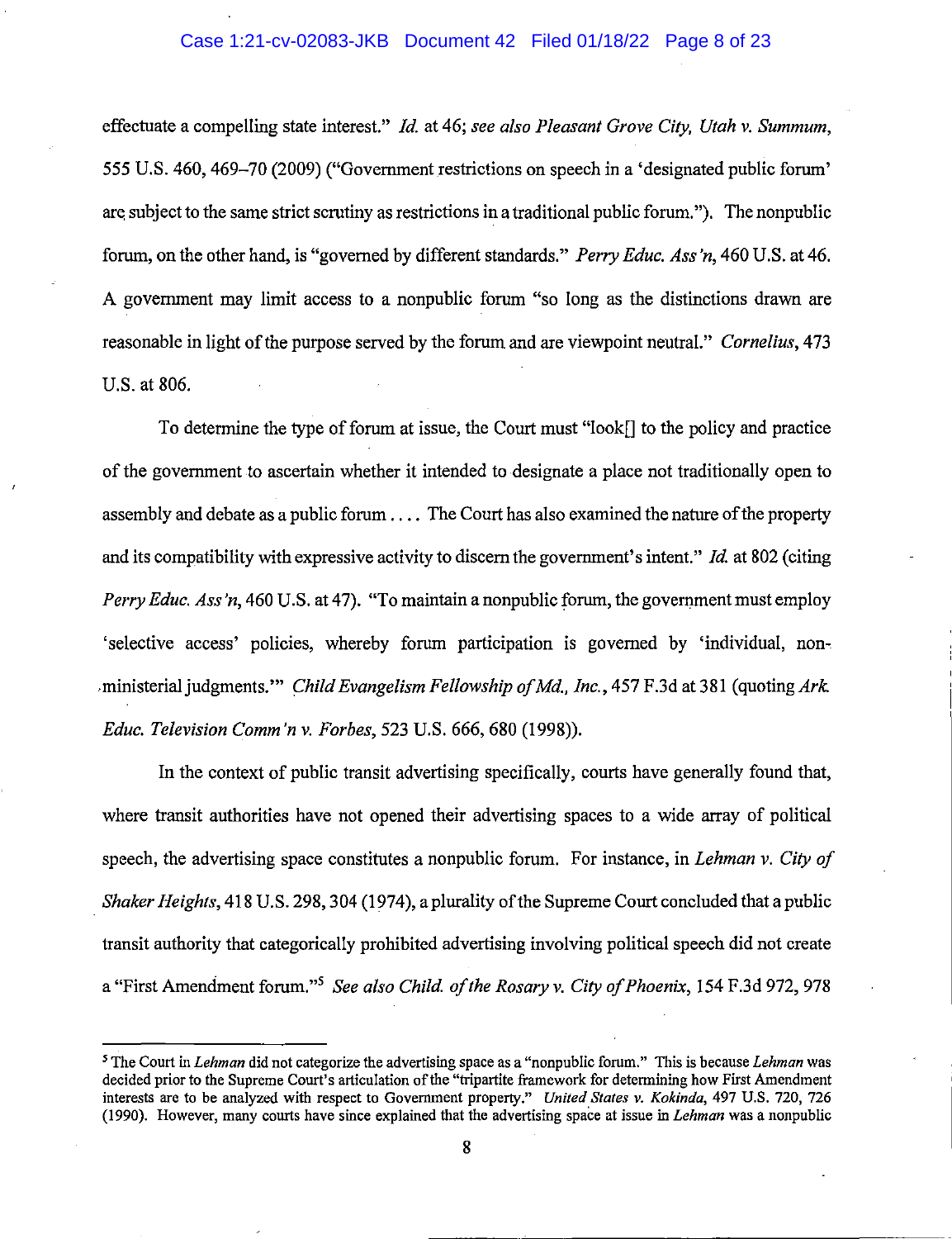#### Case 1:21-cv-02083-JKB Document 42 Filed 01/18/22 Page 9 of 23

(9th Cir. 1998) (explaining that public transit advertising space constituted a nonpublic forum where the city "consistently promulgate [d] and enforce [d] policies restricting advertising on its buses to commercial advertising"). However, where transit authorities have opened their advertising spaces to all manner of political and public issue advertising, some courts have found that the government has created a designated public forum, while others have still found that such advertising space is a nonpublic forum. *See Freedom Def Initiative v. King Cnty., Wash.,* 577 U.S. 1202 (2016) (Thomas, J., dissenting from denial of certiorari) (explaining that a plurality of the Court in *Lehman* "concluded that a public transit authority that categorically prohibits advertising involving political speech does not create a public forum" but that "many transit authorities have instead opened their advertising spaces to a wide array of political speech, and courts of appeals are divided on what type of forum this creates").

Given PETA's allegations, it seems likely that Shore Transit's advertising space is a nonpublic forum. Most notably, PETA has alleged that Defendants' advertising restrictions ban advertisements that are political, controversial, offensive, objectionable, or in poor taste, and that Shore Transit reserves the right to reject advertisements that it deems to be in violation of these standards. This indicates that Shore Transit did not intend to create a public forum, as it has provided only "selective access" to the advertising space, where "permission is contingent upon non-ministerial judgments." *See Child Evangelism Fellowship of* S.C. *v. Anderson School Dist. Five*, 470 F.3d 1062, 1067 (4th Cir. 2006) (citations and quotations omitted).

However, that Defendants have allegedly rejected only two sets of advertisements (i.e. the proposed PET A advertisements and the proposed cannabis-related advertisements) suggests that

forum. *See, e.g., Shopco Distribution Co. v. Commanding Gen. of Marine Corps Base, Camp Lejeune, N. Carolina,*  885 F.2d 167, 172 n.5 (4th Cir. 1989) (referring to the advertising space in *Lehman* as a nonpublic forum).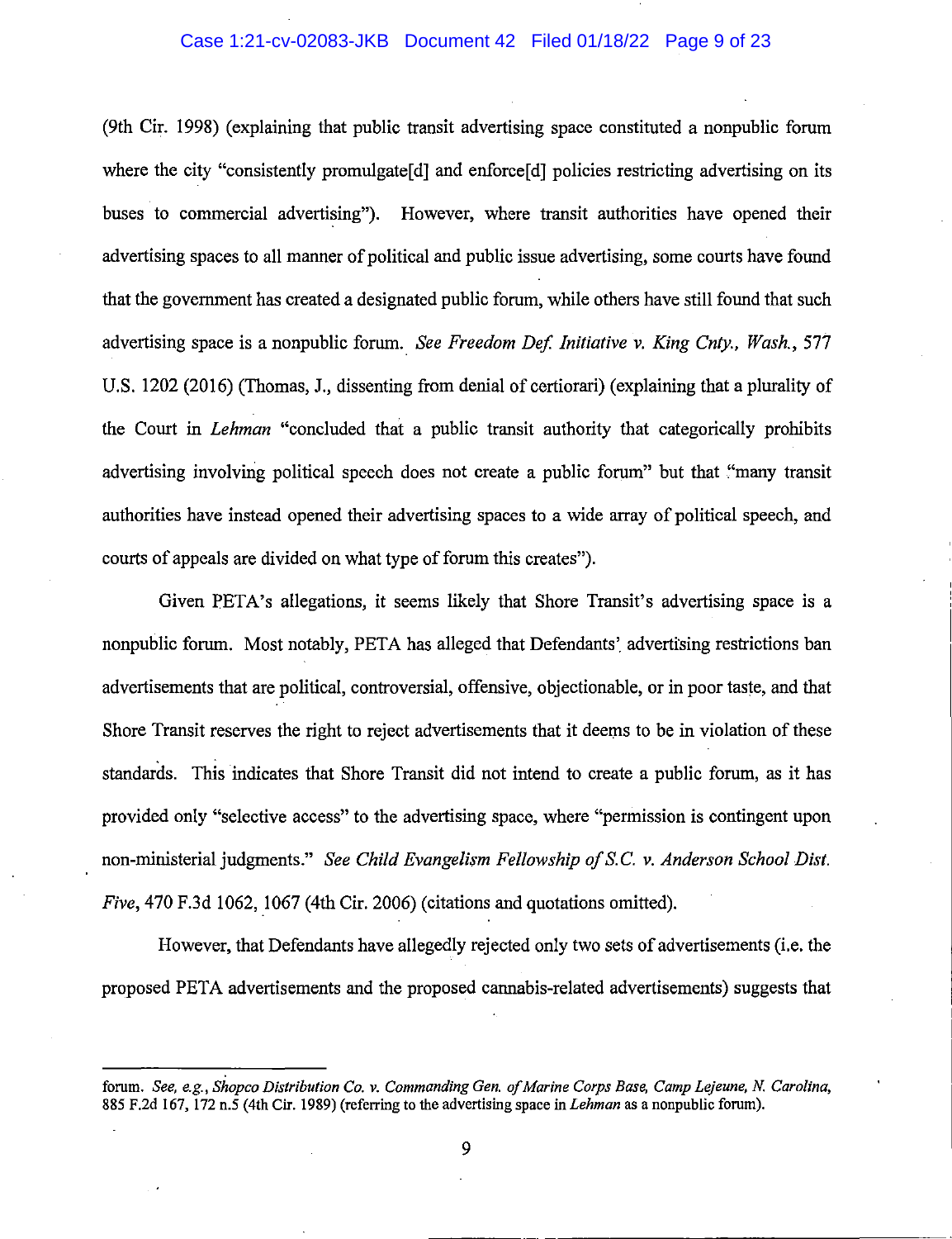# Case 1:21-cv-02083-JKB Document 42 Filed 01/18/22 Page 10 of 23

they may have otherwise accepted a wide variety of advertisements. The Court will therefore not foreclose PET A's ability to later argue that Shore Transit's advertising space is a designated public forum to which a more stringent standard would apply. *See Stewartv. D.C. Armory Bd.,* 863 F.2d 1013, 1018 (D.C. Cir. 1988) (explaining that, in the context of a forum analysis, "identifying the government's intent  $\dots$  raises inherently factual issues that cannot be resolved on a Rule 12(b)(6) motion").

## *2. Standard in a Nonpub/ic Forum*

As noted above, the Court assumes for the purposes of resolving the instant Motion that Shore Transit's advertising space is a nonpublic forum, where a more permissive standard applies to govermnent restrictions on speech. Any regulation on speech in a nonpublic forum must be "reasonable in light of the purpose served by the forum and ... viewpoint neutral." *Cornelius*, 473 U.S. at 806. The Court finds that, as alleged, Defendants' prohibition on advertisements that it deems to be political, controversial, offensive, objectionable, or in poor taste does not satisfy even this "forgiving test." *See Minn. Voters All. v. Mansky,* 138 S. Ct. 1876, 1888 (2018).

#### *a. Reasonable*

PETA has sufficiently alleged that Defendants' advertising restrictions fail to provide objective or workable rules. Assuming Shore Transit's advertising space is a nonpublic forum, Defendants are of course free to impose certain limitations on the access to that space, which could include restrictions on political speech. However, any such limitations must be capable of reasoned application. As alleged, the limitations do not meet this standard.

#### *i. Applicability of* **Lehman** *and* **Mansky**

As an initial matter, the parties disagree on the applicability of two Supreme Court decisions, *Lehman* and *Mansky,* to this case. As described more fully below, read together, these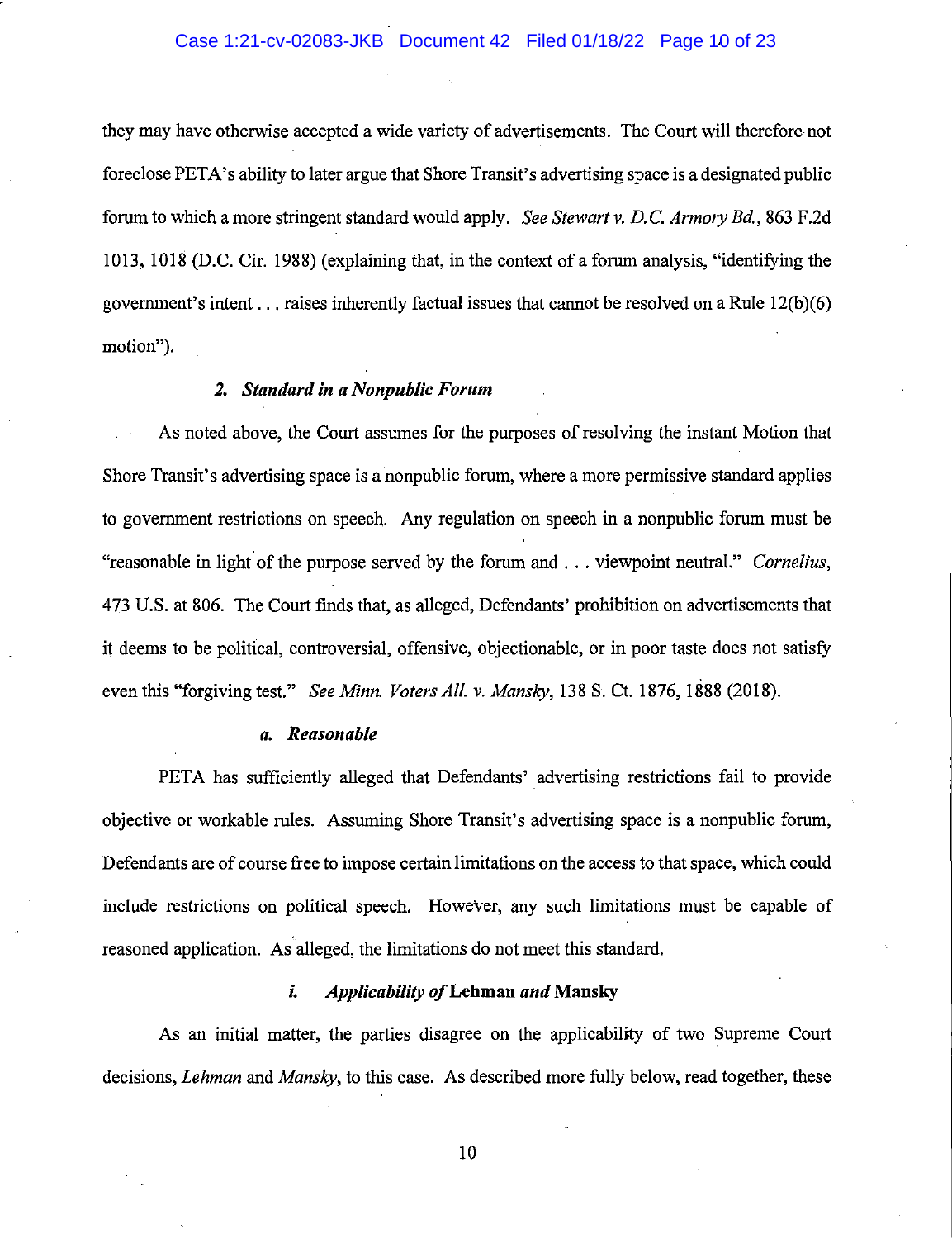### Case 1:21-cv-02083-JKB Document 42 Filed 01/18/22 Page 11 of 23

cases explain that, while the government may impose content-based restrictions on political advocacy in a nonpublic forum, it may not do so without providing objective and workable standards.

In *Lehman,* the Supreme Court considered "whether a city which operates a public rapid transit system and sells advertising space for car cards on its vehicles is required by the First and Fourteenth Amendments to accept paid political advertising on behalf of a candidate for public office." *Lehman,* 418 U.S. at 299. The petitioner, a political candidate, argued that the car cards constituted a "public forum protected by the First Amendment" and that the city of Shaker Heights was therefore required under the First Amendment to display his campaign advertisement. *Id* at 301. Further, "uncontradicted testimony at the trial [indicated] that during the 26 years of public operation, the Shaker Heights system ... had not accepted or permitted any political or public issue advertisement on its vehicles." *Id* at 300-01. A plurality of the Court explained that "[b] ecause state action exists, however, the policies and practices governing access to the transit system's advertising space must not be arbitrary, capricious, or invidious." */d.* at 303. The Court further explained that "a city transit system has discretion to develop and make reasonable choices concerning the type of advertising that may be displayed in its vehicles" and that, in opening space up for advertising, the government had not turned the car cards into a "First Amendment forum." */d.* at 303-04.

In *Mansky,* petitioners challenged a Minnesota statute that prohibited certain apparel in polling places. *Mansky,* 138 S. Ct. at 1882. The statute prohibited, *inter alia,* any "political badge, political button, or other political insignia." *!d.* at 1883. A policy, which was issued to provide further guidance, provided examples of apparel falling within the ban: "[a ]ny item including the name of a political party in Minnesota, such as the Republican, [Democratic-Farmer-Labor],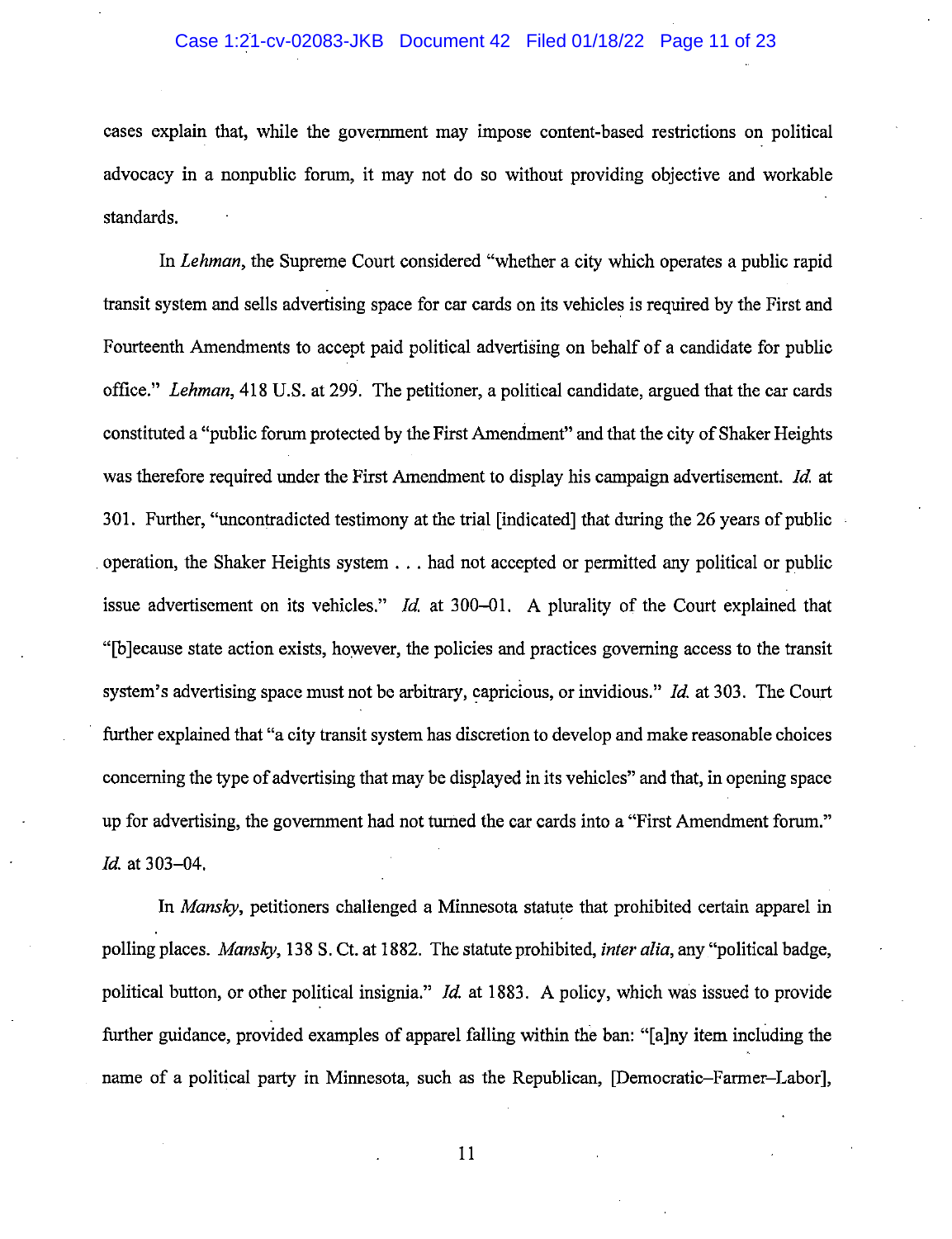### Case 1:21-cv-02083-JKB Document 42 Filed 01/18/22 Page 12 of 23

Independence, Green or Libertarian parties"; "[a]ny item including the name of a candidate at any election"; "[a]ny item in support of or opposition to a ballot question at any election"; "[i]ssue oriented material designed to influence or impact voting"; and "[m ]aterial promoting a group with recognizable political views." *Id.* at 1884.

The Supreme Court concluded that the polling place was a nonpublic forum and, therefore, that any prohibitions on speech had to be viewpoint neutral and reasonable. *!d.* at 1886. Although the Court could find "no basis for rejecting Minnesota's determination that some forms of advocacy should be excluded from the polling place," the Court explained that the Minnesota had not "draw[n] a reasonable line." *Id.* at 1887-88. The Court explained that "the State must be able to articulate some sensible basis for distinguishing what may come in from what must stay out," and "the unmoored use of the term 'political' in the Minnesota Jaw, combined with haphazard interpretations the State has provided in official guidance and representations to [the] Court, cause Minnesota's restriction to fail even this forgiving test." *Id.* at 1888. Government discretion "must be guided by objective, workable standards. Without them, an election judge's own politics may shape his views on what counts as 'political."' *ld.* at 1891.

In particular, the Court explained that the term "political" was imprecise and could be "expansive" and found the additional guidance to be unhelpful. *Id.* at 1888-89. The Court found that the first three examples—items "including the name of a political party in Minnesota"; "including the name of a candidate at any election"; or "in support of or opposition to a ballot question at any election"—were "clear enough." *Id.* at 1889-90. However, the final two-"[i]ssue oriented material designed to influence or impact voting" and "[m]aterial promoting a group with recognizable political views"--were unclear and did not provide voters with adequate guidance as to what items could or could not be worn. *!d.* ("Would a 'Support Our Troops' shirt be banned, if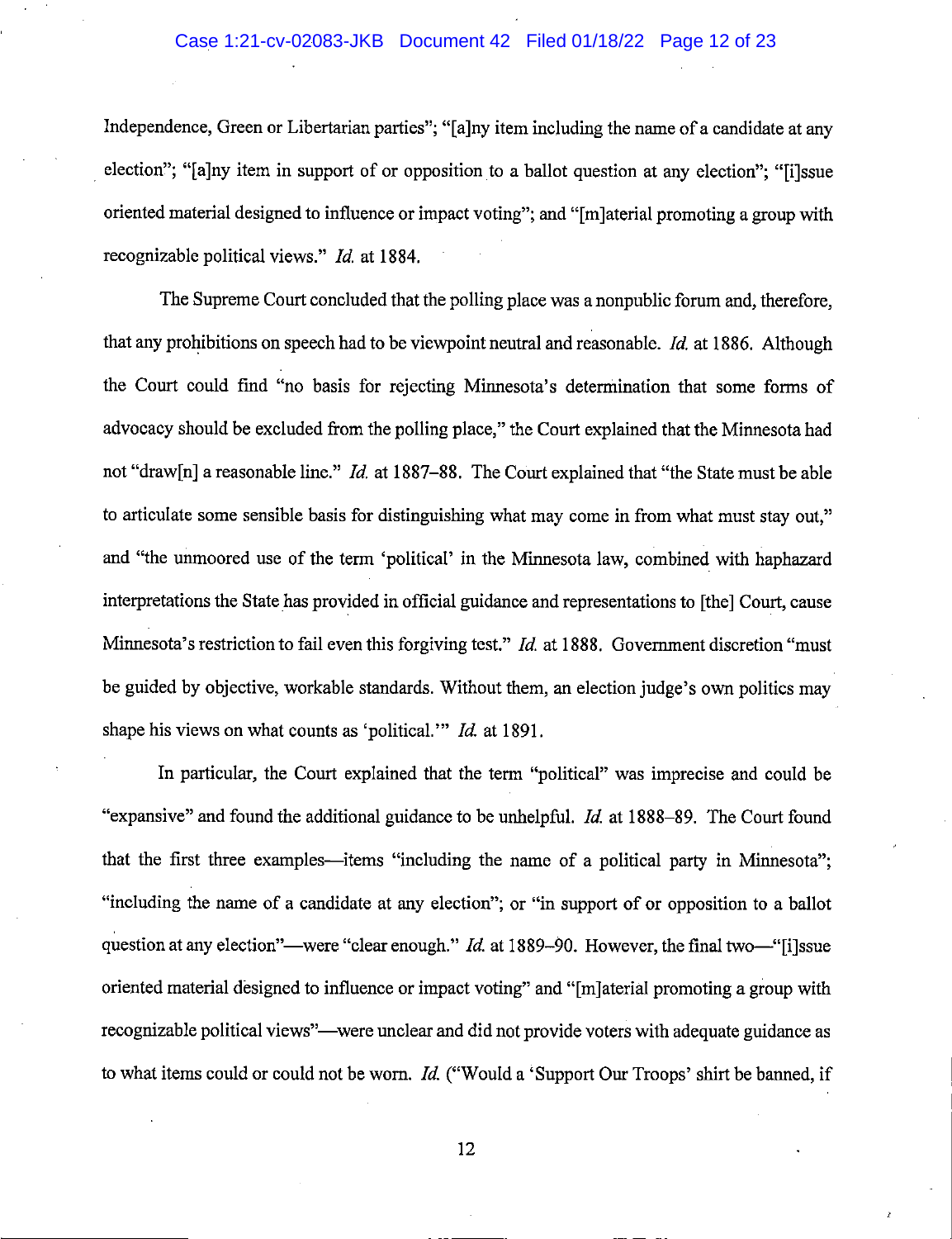### Case 1:21-cv-02083-JKB Document 42 Filed 01/18/22 Page 13 of 23

one of the candidates or parties had expressed a view on military funding or aid for veterans? What about a '# Me Too' shirt, referencing the movement to increase awareness of sexual harassment and assault?"). In short, while Minnesota's desire to eliminate political messaging from its polling places was a constitutionally permissible goal, "Minnesota ha[d] not supported its good intentions with a law capable of reasoned application." *Id.* at 1892.

*Mansky* is best read to refine—rather than abrogate—*Lehman*. These two cases explain that, in a nonpublic forum, a government may seek to exclude forms of political advocacy. However, in so doing, the government must provide a "sensible basis for distinguishing what may come in from what must stay out." *Id* at 1888. *See also Am. Freedom Def Initiative v. Suburban Mobility Auth. for Reg'! Transp. ("AFDI v. SMART"),* 978 F.3d 481, 494 (6th Cir. 2020) (citing *Mansky,* 138 S. Ct. 1876 and *Lehman,* 418 U.S. 298) (explaining that, while a ban on political ads may serve "permissible ends," the ban must still provide "objective, workable standards" to achieve those ends); *Zukerman v. United States Postal Serv.,* 961 F.3d 431,451 (D.C. Cir. 2020) (explaining that the Supreme Court cited approvingly to *Lehman* "even as it struck down Minnesota's blanket ban on 'political' apparel as rinworkably broad"); *Ctr. for Investigative Reporting v. Se. Pa. Transp. Auth.,* 975 F.3d 300, 315 (3d Cir. 2020), cert. denied, 142 S. Ct. 73 (2021) (rejecting transit authority's argument that *Lehman* required finding a ban on political advertisements to be constitutional).·

## *ii. Objectivity and Workability of Defendants' Advertising Prohibitions*

Here, PETA has sufficiently alleged that Defendants' advertising restrictions are unreasonable because they are neither "objective" nor "workable." *Mansky,* 138 S. Ct. at 1891. Assuming that Shore Transit's advertising space is a nonpublic forum, Defendants' desire to limit certain content within its transit system—including advertisements that are "political" in nature—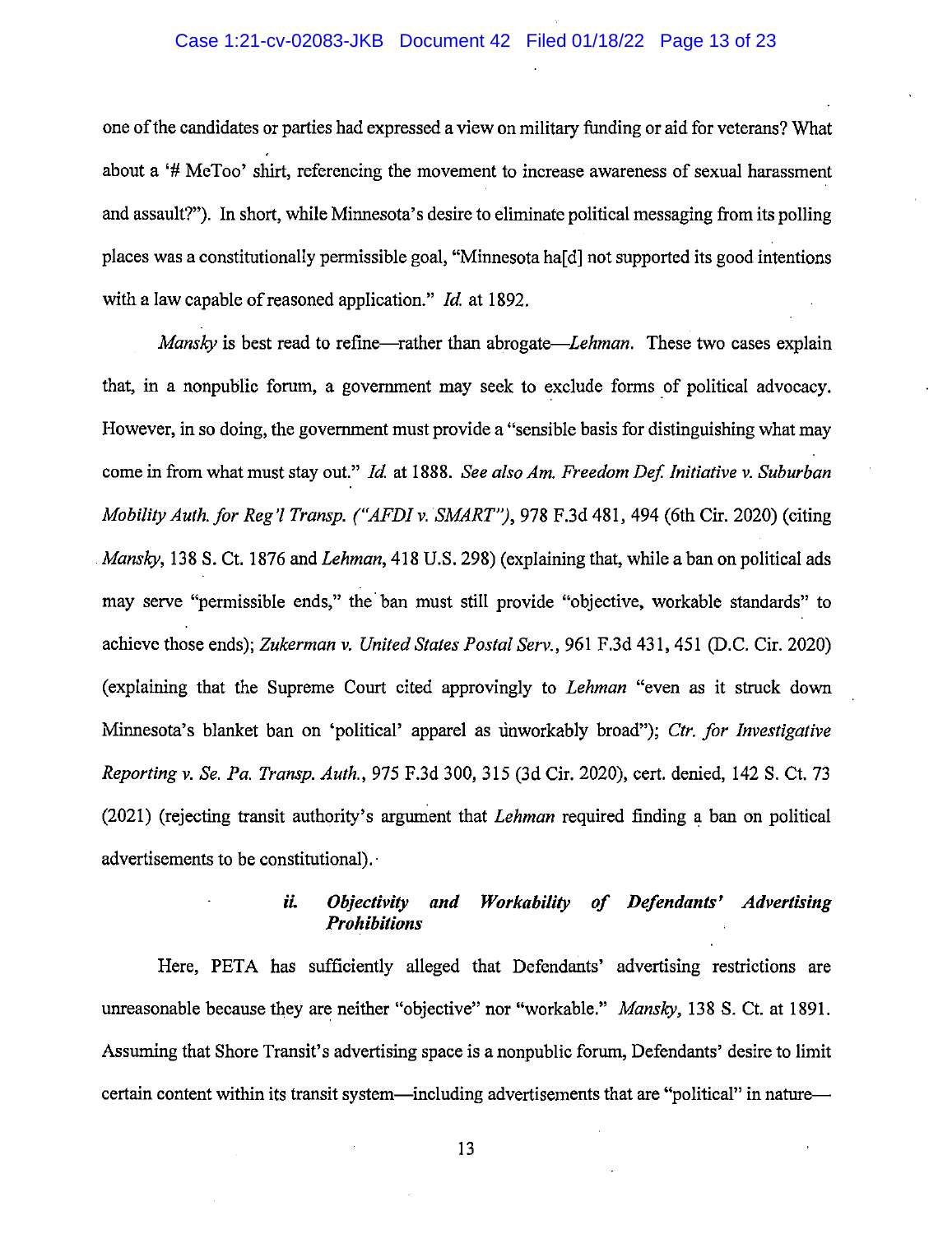### Case 1:21-cv-02083-JKB Document 42 Filed 01/18/22 Page 14 of 23

may be reasonable. *See id.* at 1887 ("In any event, we see no basis for rejecting Minnesota's determination that some forms of advocacy should be excluded from the polling place.") However, as alleged, the prohibition on advertisements that are "political," "controversial, offensive, objectionable, or in poor taste" fails to provide a "sensible basis for distinguishing what may come in from what must stay out." *See id* at 1888. Indeed, the term "political" is the exact term at issue in *Mansky*, and the additional terms—"controversial, offensive, objectionable, or in poor taste"-provide no additional limiting guidance. While Defendants argue that there is no suggestion that the advertising prohibitions have the potential for haphazard application, it is precisely this lack of clarity that allows for haphazard application. *See id* at 1891 ("But [an official's] discretion must be guided by objective, workable standards. Without them, an [official's] own politics may shape his views on what counts as 'political."'); *see also In re Murphy-Brown, LLC,* 907 F.3d 788, 800 (4th Cir. 2018) (citations and quotations omitted) (explaining that *Mansky'* s "core requirement of clarity avoids twin problems": the "risk of chilling protected speech pending the drawing of fme distinctions that, in the end, would themselves be questionable" and "the risk of discriminatory or arbitrary enforcement").

Defendants' arguments that *Lehman* compels the Court to find the advertising prohibitions to be constitutional and that this case is distinguishable from *Mansky* are unavailing. Although *Lehman* is similar to this case in some regards, it does not require this Court to accept as constitutional any public transit ban on political advertisements. *See Air Line Pilots Ass'n, Int'l v. Dep 't of Aviation of City of Chicago,* 45 F.3d 1144, 1159 (7th Cir. 1995) ("The fact that *Lehman .*  . . upheld a policy of excluding political advertisements in public buses hardly determines the reasonableness of such a restriction for all time."). Further, *Lehman* was decided on a developed factual record, which indicated that "during the 26 years of public operation [the transit system]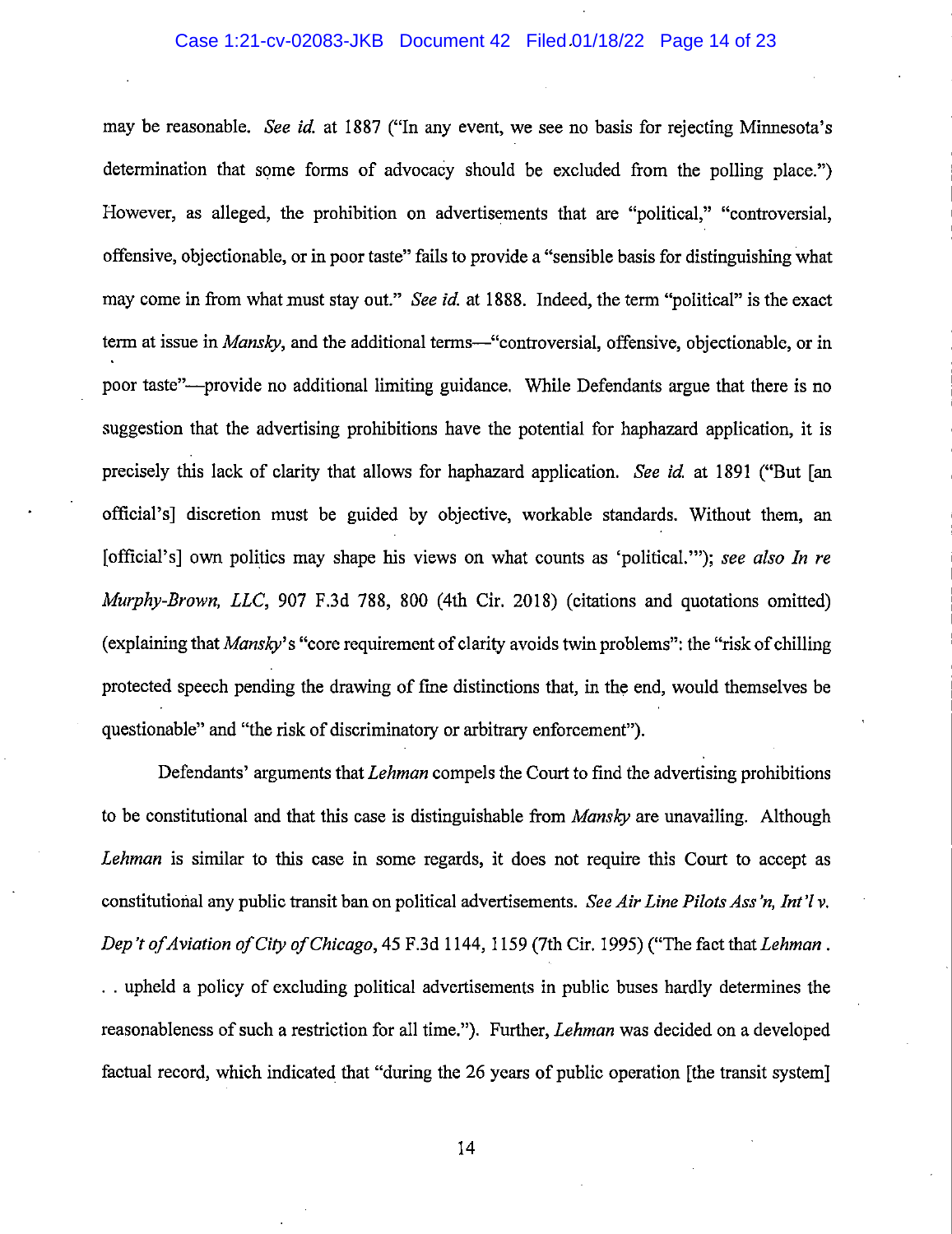#### Case 1:21-cv-02083-JKB Document 42 Filed 01/18/22 Page 15 of 23

had not accepted or permitted any political or public issue advertisement on its vehicles" and that there was no evidence of arbitrary, capricious, or invidious enforcement. *Lehman,* 418 U.S. at 300-302. There is no such robust factual record currently before the Court, and the Court therefore cannot make any conclusions regarding the types of advertisements Defendants generally permitted, nor whether Defendants have arbitrarily enforced the advertising prohibitions.

Further, Defendants argue that PET A's "reliance on *Mansky* is misguided to the extent that the policy at issue *inMansky* applied to a different forum." (Mot. Dismiss Mem. Supp. at 21, ECF No. 23-1.) However, it is not clear why *Mansky* would be inapplicable simply because it related to a polling place, and the Supreme Court did not so limit its opinion. As explained above, the Supreme Court in *Mansky* determined that a polling place was a nonpublic forum and, as such, that restrictions on speech must be reasonable and viewpoint neutral. *Mansky,* 138 S. Ct. at 1886. That is the precise standard against which the Court now evaluates Defendants' advertising prohibitions. Further, several courts have examined transit authority policies in light of *Mansky*  and have found vague policies—similar to those at issue here—to be unconstitutional. *See AFDI v. SMART,* 978 F.3d at 493 *("Mansky* compels us to hold that [the transit system's] opaque definition of 'political' is unreasonable."); *Ctr. for Investigative Reporting,* 975 F.3d at 309, 313- 14 (explaining that a policy prohibiting, *inter alia,* "[a]dvertisements expressing or advocating an opinion, position or viewpoint on matters of public debate about economic, political, religious, historical or social issues" is unconstitutional under *Mansky* because it is incapable of reasoned application); Am. Freedom Def. Initiative v. Washington Metro. Area Transit Auth., WMATA *("AFDI v. WMATA "),* 901 F.3d 356, 361, 372-73 (D.C. Cir. 2018) (reversing summary judgment in favor of transit authority where it banned "advertisements intended to influence the public regarding an issue on which there are varying opinions" and remanding in light of *Mansky);*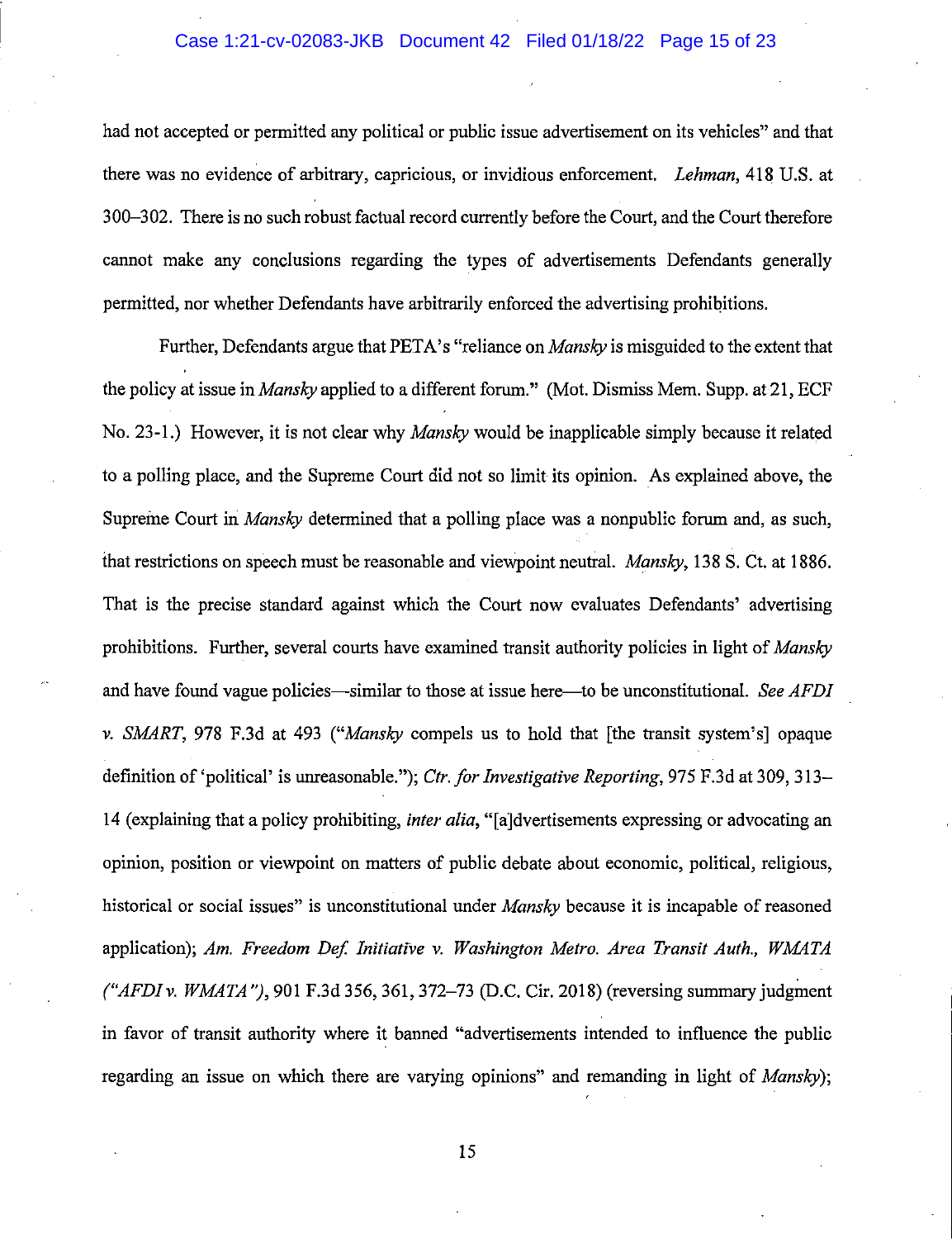### Case 1:21-cv-02083-JKB Document 42 Filed 01/18/22 Page 16 of 23

*Amalgamated Transit Union Loc. I OI5 v. Spokane Transit Auth.,* 929 F.3d 643, 654 (9th Cir. 2019) (explaining that court was "skeptical" that a transit authority's prohibition on advertisements "expressing or advocating an opinion, position, or viewpoint on matters of public debate about economic, political, religious or social issues" would survive a challenge to its definiteness and objectivity).

Additionally, Defendants argue that the advertising prohibitions are somehow more definite than the one at issue in *Mansky.* However, *Mansky* dealt with the precise term at issue here—"political"—in addition to other nebulous guidance. *See Mansky*, 138 S. Ct. at 1888. As alleged, there are no additional guidelines to limit Defendants' discretion in determining what constitutes an advertisement that is "political" or "controversial, offensive, objectionable, or in poor taste," and Defendants do not argue that there are any such additional guidelines. Far from helping Defendants in this case, this lack of limitations may enable Defendants to allow their "own politics [to] shape [their] views on what counts as 'political." *Id.* at 1891; see also Ctr. for *Investigative Reporting,* 975 F.3d at 316 (citing *Mansky,* 138 S. Ct. at 1891) (explaining that "the absence of guidelines cabining [the transit authority's] discretion in determining what constitutes a political advertisement actually suggests that, like the Minnesota statute in *Mansky,* the lack of 'objective, workable standards' may allow [the transit authority's] 'own politics [to] shape his views on what counts as 'political."); *Zukerman,* 961 F.3d at 450 (citations omitted) ("[T]he illdefined term 'political' was seen by the Court in *Mansky* as a critical problem-a problem that the state's authoritative interpretations could not overcome .... The ill-defined term 'political' is the problem here too.").

Finally, Defendants argue that PETA's proposed advertisements "do not specifically contain an endorsement of a political candidate" but that they nonetheless "clearly implicate a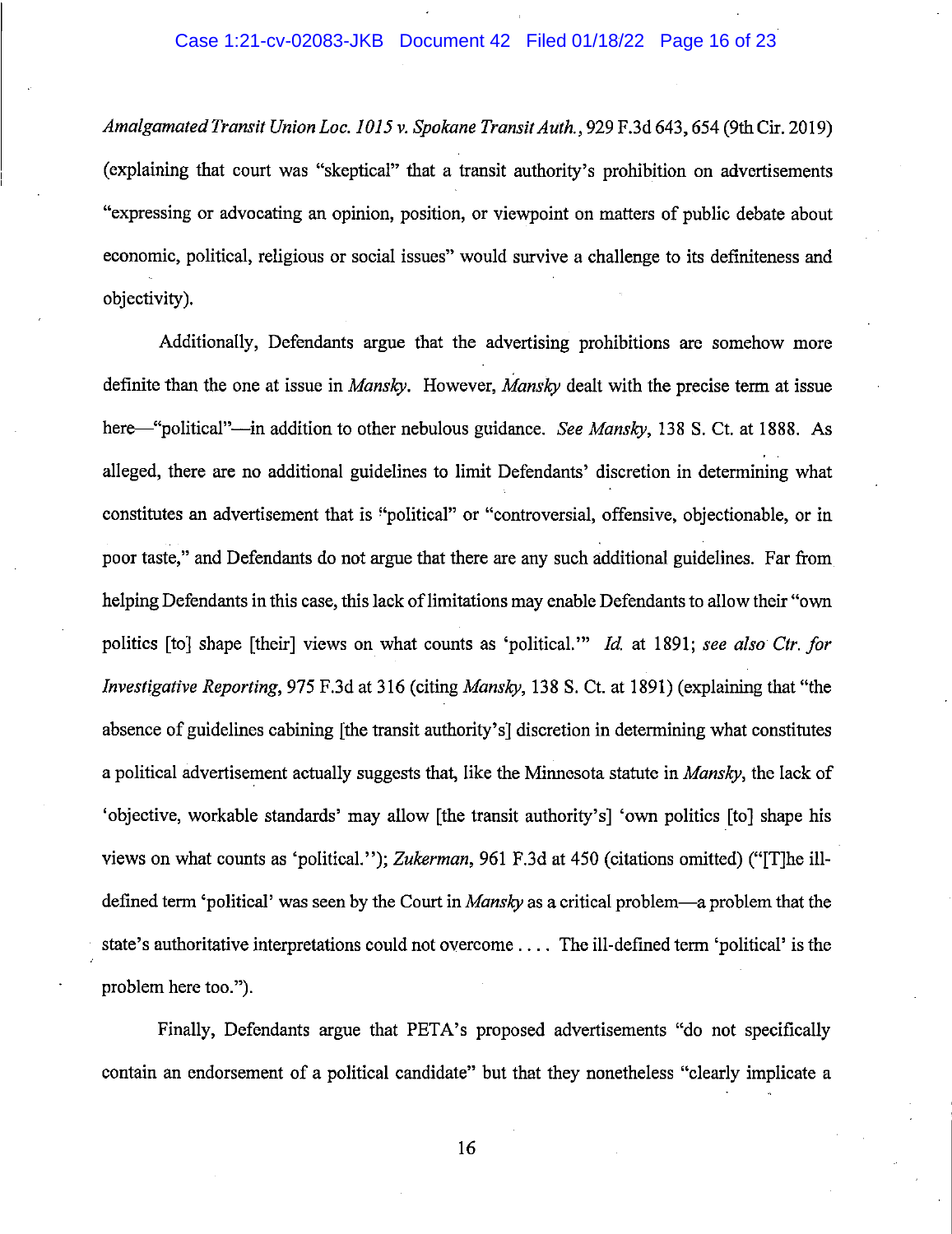### Case 1:21-cv-02083-JKB Document 42 Filed 01/18/22 Page 17 of 23

political agenda, in that they contain inherently political language." (Mot. Dismiss Mem. Supp. at 20.) While an endorsement of a political candidate is plainly "political," it is not so obvious that the statement "Close the slaughterhouses: Save the workers, their families, and the animals" is "inherently political," as Defendants suggest. This example only demonstrates the difficulty of interpreting the word "political." Given the wide variety of issues that enter the political arena at local, state, and national levels, absent further objective criteria, it is unclear how an entity charged with excluding "political" speech could do so in a principled way, or how an advertiser is to know what topics fall under this umbrella.

Because the criteria contained in Defendants' policy are insufficient to ensure principled, consistent application, PETA has sufficiently pled that Defendants' advertising prohibitions are unreasonable.

#### *b. Viewpoint Neutral*

As alleged, the advertising prohibitions an not only unreasonable, they are also viewpoint discriminatory. "[T]he government violates the First Amendment when it denies access to a speaker solely to suppress the point of view he espouses on an otherwise includible subject." *Cornelius,* 473 U.S. at 806. As the Fourth Circuit has explained, in both public and nonpublic forums, "a policy ... that does not provide sufficient criteria to prevent viewpoint discrimination ... generally will not survive constitutional scrutiny." *Child Evangelism Fellowship of Md., Inc.,*  457 F.3d at 387. Further, "viewpoint neutrality requires not just that a.government refrain from explicit viewpoint discrimination, but also that it provide adequate safeguards to *protect* agairist the improper exclusion of viewpoints." *Id* at 384 (emphasis in original).

Two Supreme Court cases provide pertinent guidance on the contours of viewpoint discrimination. In one case, the Supreme Court struck down the Lanham Act's prohibition on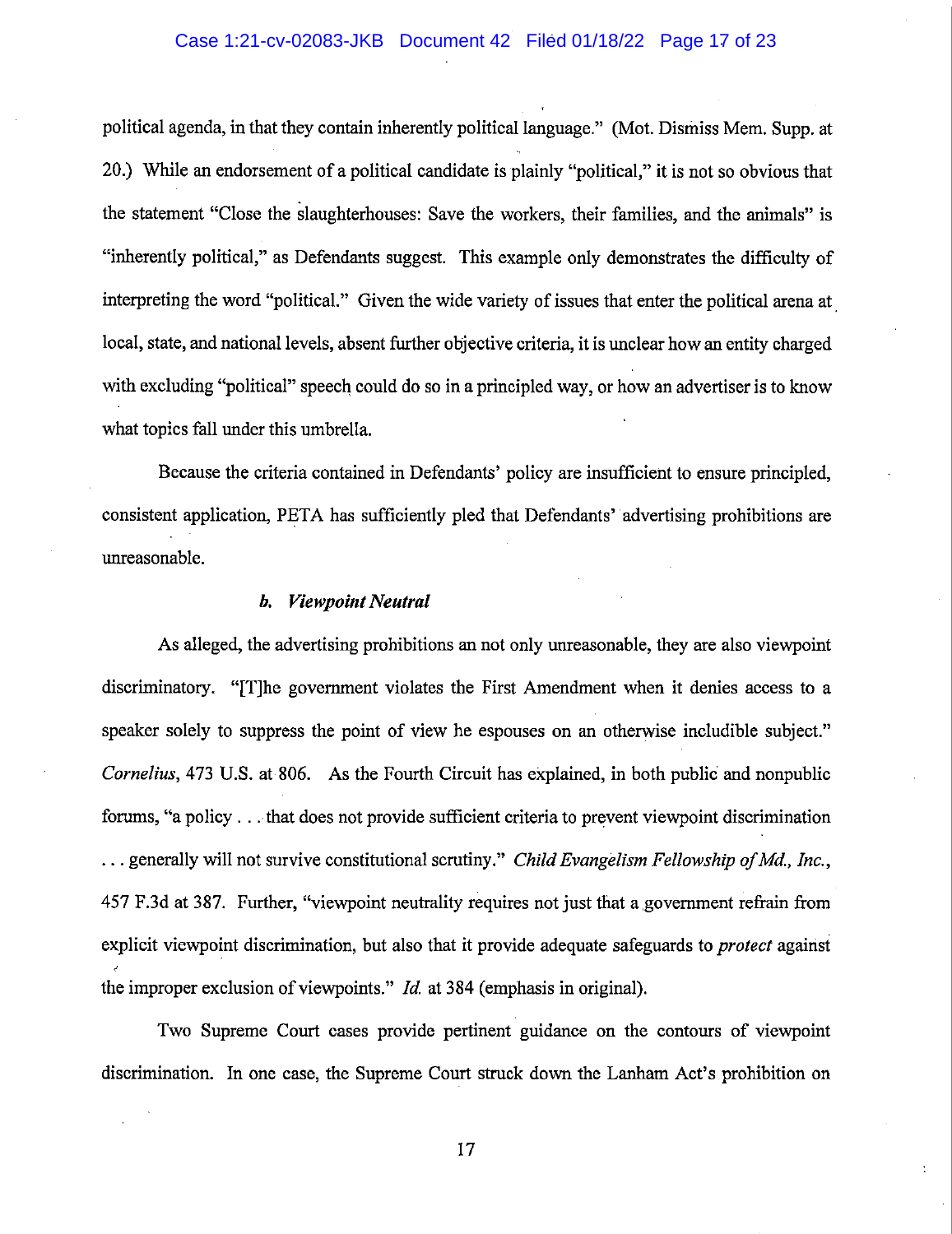#### Case 1:21-cv-02083-JKB Document 42 Filed 01/18/22 Page 18 of 23

federal registration of trademarks that '"disparage, ... or bring ... into contemp[t] or disrepute' any 'persons, living or dead."' *Matal* v. *Tam,* 137 S. Ct. 1744, 1751 (2017) (alterations in original) (quoting 15 U.S.C. § 1052(a)). The Court explained that this anti-disparagement clause was viewpoint discriminatory because "[g]iving offense is a viewpoint." *Id* at 1763 (Alito, J., opinion); *see also id* at 1766 (Kennedy, J., concurring in part and concurring in judgment) ("The law thus reflects the Government's disapproval of a subset of messages it finds offensive. This is the essence of viewpoint discrimination."). In the second case, the Supreme Court struck down the Lanham Act's prohibition on "immoral or scandalous" trademarks because, like the prohibition the Court struck down in *Matal,* "it too disfavors certain ideas." *Iancu* v. *Brunetti,* 139 S. Ct. 2294, 2297 (2019). The Court found that this prohibition "permit[ted] registration of marks that champion society's sense of rectitude and morality, but not marks that denigrate those concepts." *Id.* at 2299. The prohibition impermissibly "distinguishe<sup>[d]</sup> between two opposed sets of ideas: those aligned with conventional moral standards and those hostile to them; those inducing societal nods of approval and those provoking offense and condemnation." */d.* at 2300.

Applying *Matal* and *Iancu*, courts have struck down public transit system policies that drew similar morality-based distinctions. The Sixth Circuit concluded that a public transit policy that prohibited advertisements reflecting "scorn or ridicule" was viewpoint discriminatory. *AFDI* v. *SMART,* 978 F.3d at 498 (citing *Matal,* 137 S. Ct. 1763, 1766). "[T]he restriction facially 'distinguishes between two opposed sets of ideas': those that promote the group and those that disparage it." */d.* at 500 (citing */ancu,* 139 S. Ct. at 2300). The Ninth Circuit found that a policy prohibiting "[a]dvertising that contains material that demeans or disparages an individual, group of individuals or entity" constitutes viewpoint discrimination under *Matal. Am. Freedom Def Initiative* v. *King Cnty.,* 904 F.3d 1126, 1130-31 (9th Cir. 2018). The Ninth Circuit explained that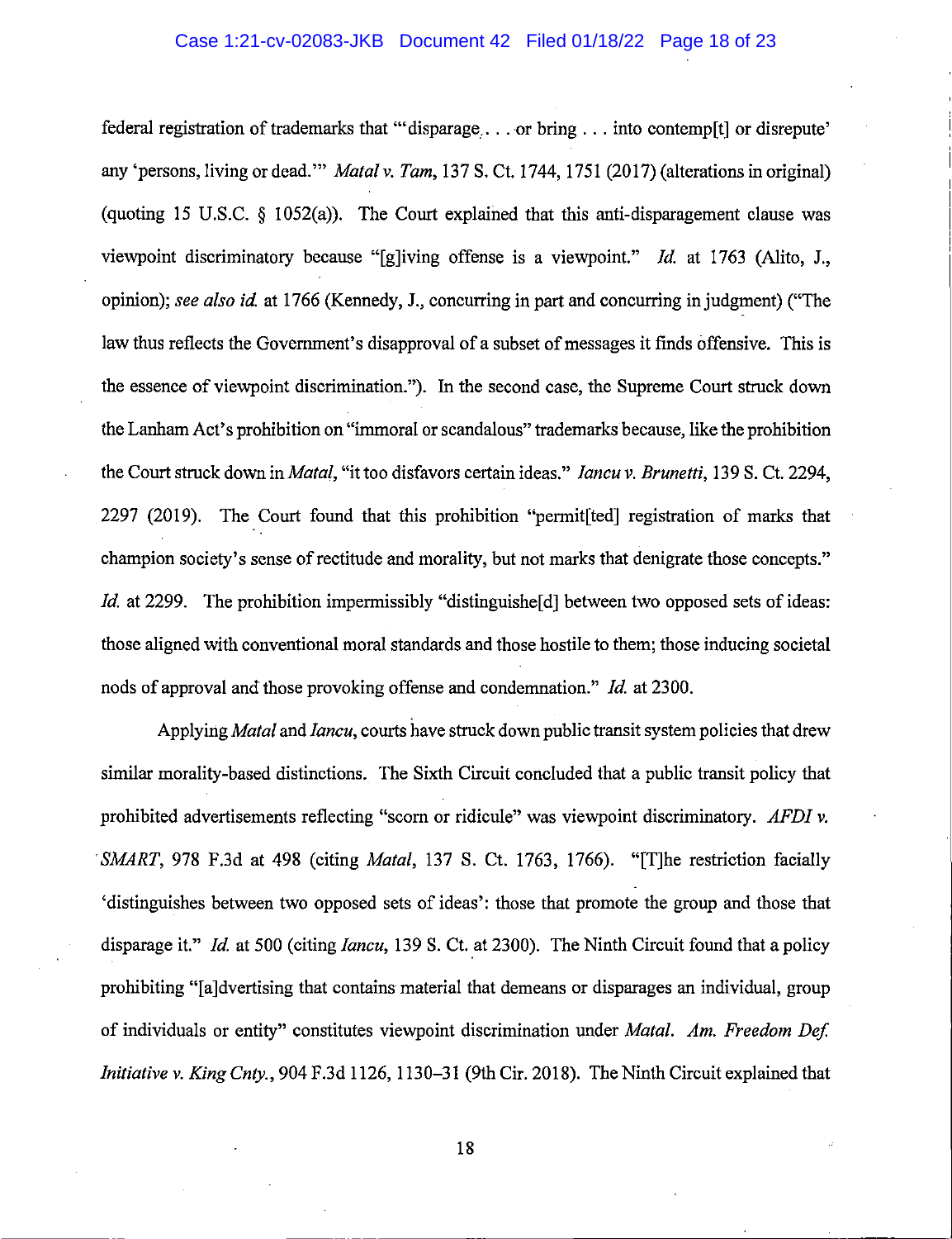### Case 1:21-cv-02083-JKB Document 42 Filed 01/18/22 Page 19 of 23

*"Matal* applies with full force to the disparagement clause here." *!d.* at 1131. The clause ''requires the rejection of an ad solely because it offends. Giving offense is a viewpoint, so [defendant's] disparagement clause discriminates, on its face, on the basis of viewpoint." *!d.; see also Ne. Pa. Freethought Soc'y v. Cnty. of Lackawanna Transit Sys.,* 938 F.3d 424,439 (3d Cir. 2019) (citing *Iancu,* 139 S. Ct. at 2299-300) ("The censorship of messages *because* they are controversial is viewpoint discrimination.").

Here, the prohibition on advertisements that are "controversial, offensive, objectionable or in poor taste" is likewise viewpoint discriminatory.<sup>6</sup> These terms seem to prohibit the same thing: advertisements that Defendants find offensive in some way. Therefore, in light of *Matal* and *Iancu*, the advertising prohibitions are viewpoint discriminatory.

It would strain common sense for this Court to conclude that terms such as "objectionable" or "in poor taste" withstand constitutional scrutiny while terms like "scandalous" or "immoral" do not. Further, it is difficult to see how a policy that provides that "Shore Transit ... reserves the right to reject any advertising that it determines to be controversial, offensive, objectionable or in poor taste," (Compl. ~ 25), without any additional guidance, "provide[s] adequate safeguards to *protect* against the improper exclusion of viewpoints." *Child Evangelism Fellowship ofMd., Inc.,*  457 F.3d at 384 (emphasis in original). By its terms, application of the policy is contingent on Defendants' own assessment of what may be offensive—providing ample opportunity for

<sup>&</sup>lt;sup>6</sup> Whether the term "political" is viewpoint discriminatory is a closer call. Some courts have determined that such a term is not facially viewpoint discriminatory, because it bans any "political" speech, not certain types of political speech. *See, e.g., AFDI v. WMATA*, 901 F.3d at 368 (explaining that the court had "no trouble rejecting th[e] claim" that a ban on issue-oriented advertising is facially viewpoint discriminatory in light of *Lehman*). However, even a facially neutral law can be applied in a discriminatory manner. *See McCullen v. Coakley*, 573 U.S. 464, 484–85 (2014) (acknowledgiog that a facially neutral law could be subject to an as-applied challenge if it were enforced selectively). That said, because the Court finds that the ban on "political" advertisements is unreasonable as formulated, and because the remainiog constitutionally deficient language does nothing to cure the policy in its entirety, the Court need not conclusively determine whether it is also viewpoint discriminatory.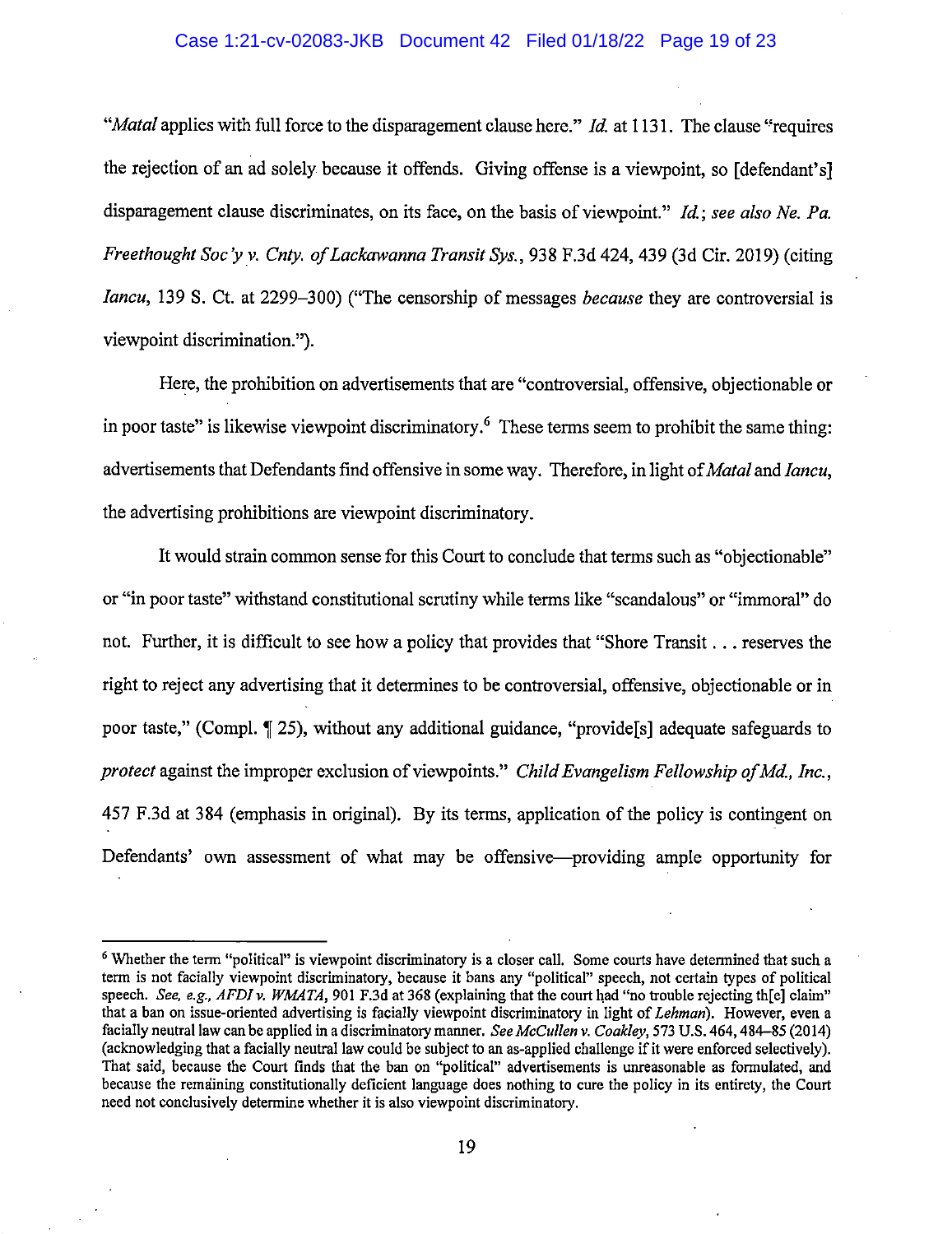Defendants to improperly exclude speech on the basis of viewpoint. Further, the policy does not even require Defendants to reject advertisements it deems offensive, it merely reserves Shore Transit's right to do so.

Additionally, as PETA alleges, Defendants rejected the advertisements due to "the COVID situation unfolding in the area poultry plants" and because the advertisements were deemed "too offensive for [Shore Transit's] market and political in nature." (Compl.  $\P\P$  33, 36.) These allegations suggest that PETA's advertisements were indeed rejected for viewpoint discriminatory reasons. First, the allegation that the advertisements were rejected given the "COVID situation ' unfolding in the area poultry plants" suggests that the advertisements may have been rejected in "an effort to suppress expression merely because public officials oppose the speaker's view." *See Perry Educ. Ass'n,* 460 U.S. at 46. Second, Defendants concede that the advertisements were rejected, at least in part, due to their offensiveness. (Mot. Dismiss Mem. Supp. at 25 (explaining that the "denial was focused on the offensive aspects of the content of PETA's proposed advertisements, and not any viewpoint expressed therein" and that "[a] reasonable mind" would find that PETA's proposed advertisements are, in fact, offensive because of the image of the bloody cleaver and the use of the word "kill").) As explained above, the perceived offensiveness of the advertisements carmot serve as a viewpoint neutral reason for rejecting them. *See Matal,*  137 S. Ct. at 1766 (Kennedy, J., concurring in part and concurring in judgment) (explaining that "the essence of viewpoint discrimination" is the government's "disapproval of a subset of messages it finds offensive"); *Texas v. Johnson,* 491 U.S. 397, 414 (1989) ("If there is a bedrock principle underlying the First Amendment, it is that the government may not prohibit the expression of an idea simply because society finds the idea itself offensive or disagreeable."). The Court's conclusion that PETA has sufficiently alleged that Defendants rejected PETA's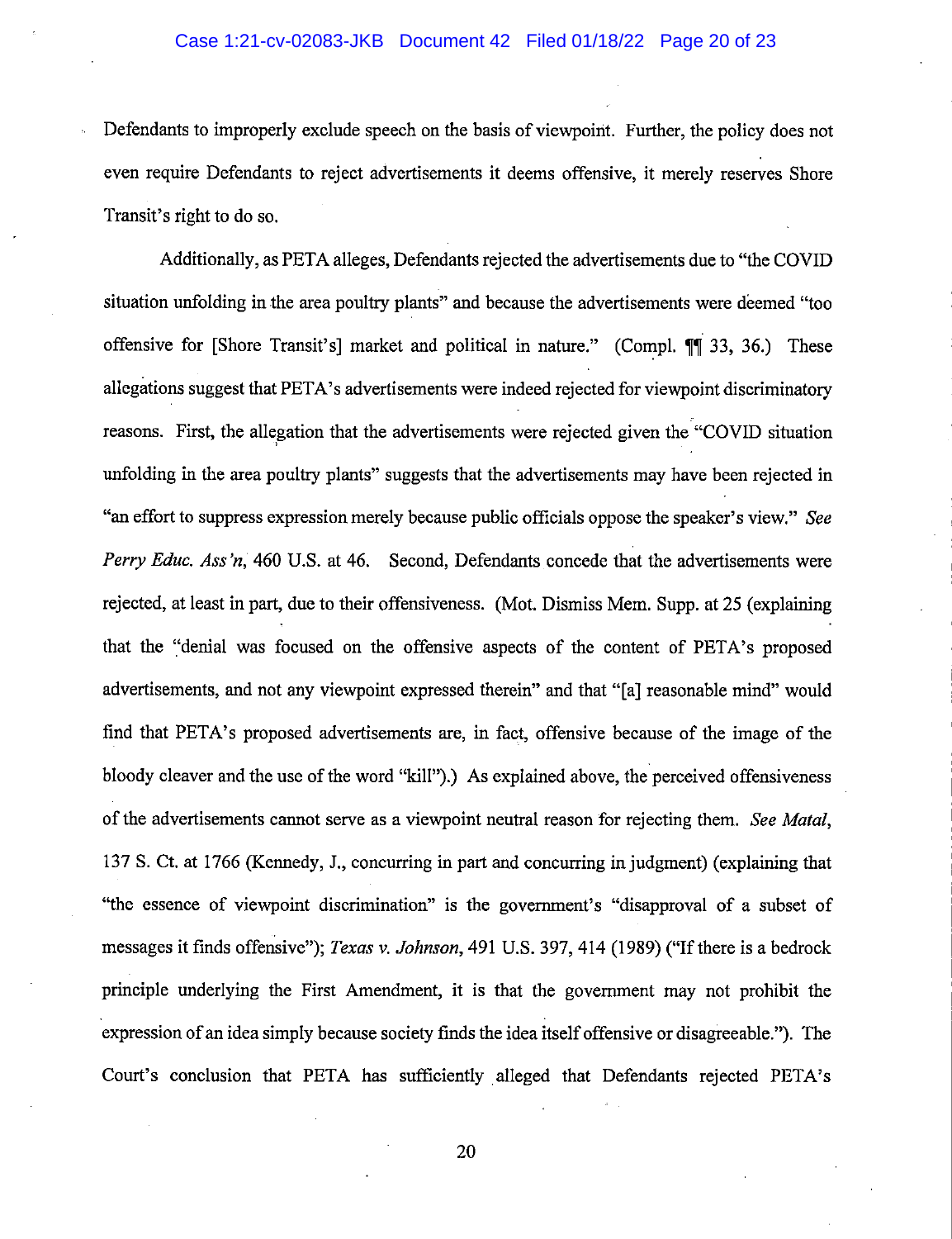#### Case 1:21-cv-02083-JKB Document 42 Filed 01/18/22 Page 21 of 23

advertisements for viewpoint discriminatory reasons is bolstered by Defendants' own statement that they could not accept the advertisements because they espoused an anti-business viewpoint. *(See Mot. Dismiss Mem. Supp. at 9–10 (explaining that Defendants could not accept the proposed* advertisements because Shore Transit and the Tri-County Council are statutorily required to promote the physical, economic, and social development in the region, and the advertisements suggest that businesses within the region should be closed).)

Defendants note the unique nature of advertising space in public transit and argue that the extent to which Defendants' prohibition "is permissible under the First Amendment must be analyzed within the context of the forum in which it occurs." *(Id* at 25.) However, as the Fourth Circuit has explained, "[t]he ban on viewpoint discrimination is a constant." *Child Evangelism Fellowship of* S.C., 470 F.3d at 1067; *see also Child Evangelism Fellowship ofMd., Inc.,* 457 F.3d at 387 (explaining that "even in cases involving nonpublic or limited public forums," a policy that allows or fails to prevent viewpoint discrimination "generally will not survive constitutional scrutiny"); *AFDI v. SMART*, 978 F.3d at 501 ("For decades, the Supreme Court has said that even in nonpublic forums—the forums in which the government has the most leeway to regulate speech—the government may still not engage in viewpoint discrimination . . . . [Defendant] identifies no case suggesting that the meaning of 'viewpoint discrimination' can change depending on the context in which it is used."); *Ne. Pa. Freethought Soc y,* 938 F.3d at 436 ("[T]he type of forum sheds no light on whether a policy or decision discriminates against a certain viewpoint.").

While the Court is certainly sympathetic that Defendants may have an interest in limiting graphic or gory imagery on its buses, the manner in which Defendants allegedly have done so appears to be neither viewpoint neutral nor reasonable. PETA's First Amendment claims therefore survive dismissal.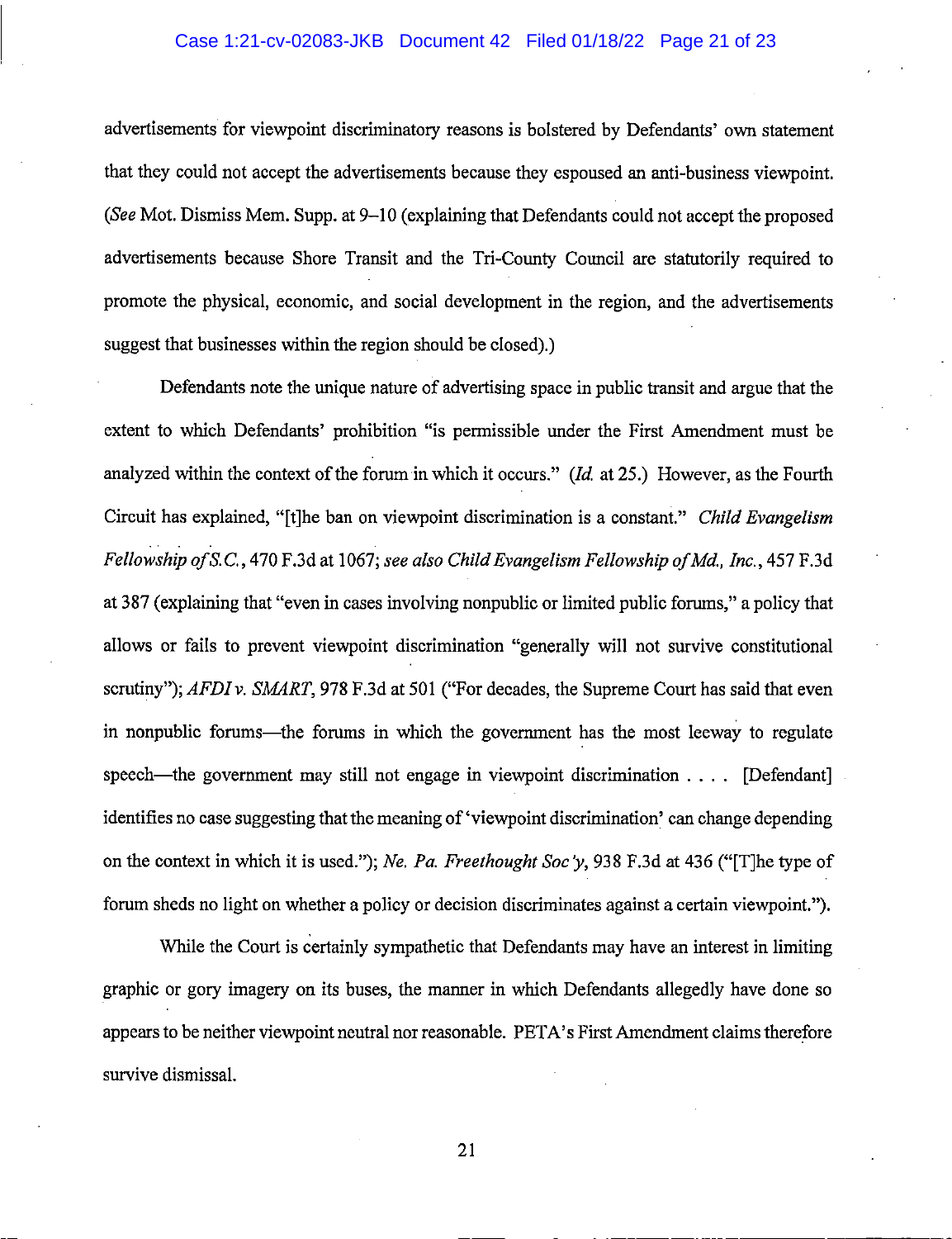#### *B. Fourteenth Amendment*

PETA's Fourteenth Amendment claim will also survive dismissal because PETA has sufficiently alleged that Defendants' prohibitions are vague.

"A statute can be impermissibly vague for either of two independent reasons. First, if it fails to provide people of ordinary intelligence a reasonable opportunity to understand what conduct it prohibits. Second, if it authorizes or even encourages arbitrary and discriminatory enforcement." *Hill v. Colorado,* 530 U.S. 703, 732 (2000) (citations omitted). As discussed above, PETA has sufficiently alleged that Defendants' prohibitions fail to provide clear or workable standards or to protect against arbitrary enforcement. *See AFDI v. WMATA,* 901 F.3d at 372 (explaining that "the overlap in analysis between unbridled discretion and vagueness is clear; both doctrines require a court to determine whether a decisionmaker's exercise of discretion in allowing or disallowing speech is based upon objective and clear standards.").

The Court appreciates that the advertising prohibitions at issue here are contained in meeting minutes and in a contract between Shore Transit and Vector, rather than in statutes imposing criminal or civil penalties. And although the "degree of vagueness that the Constitution tolerates—as well as the relative importance of fair notice and fair enforcement—depends in part on the nature of the enactment," *Vill. of Hoffman Ests. v. Flipside, Hojjinan Ests., Inc.,* 455 U.S. 489, 498 (1982), this does not necessarily lead the Court to conclude that advertising prohibitions can never violate the Fourteenth Amendment. Indeed, the Fourth Circuit has examined whether school dress codes and sign ordinances are unconstitutionally vague. *See Hardwick ex rei. Hardwickv. Heyward,* 711 F.3d 426,442 (4th Cir. 2013); *Wag More Dogs Liab. Corp. v. Cozart,*  680 F.3d 359, 370-72 (4th Cir. 2012). Further, courts must consider whether the enactment "inhibit[s] the exercise of constitutionally protected rights." *Vill. of Hoffman Ests.,* 455 U.S. at